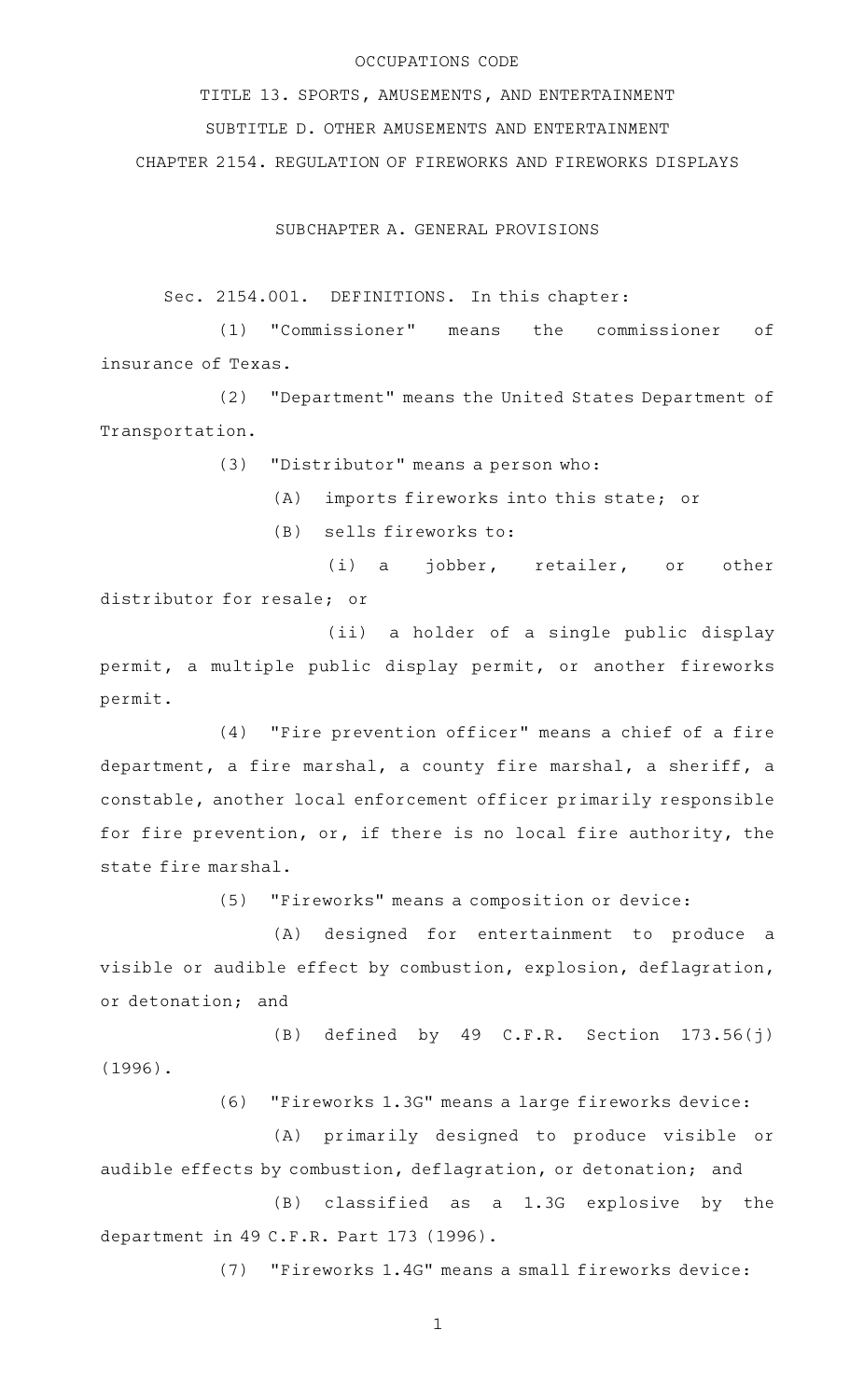(A) primarily designed to produce visible or audible effects by combustion, deflagration, or detonation;

(B) that complies with the construction, labeling, and chemical composition requirements of the United States Consumer Product Safety Commission in 16 C.F.R. Part 1507 (1996), or the most recently adopted version of that rule; and

(C) that is classified by the department in 49 C.F.R. Part 173 (1996).

(8) "Illegal fireworks" means a fireworks device manufactured, distributed, or sold in violation of this chapter.

(9) "Indoor or proximate display" means a pyrotechnic display involving the ignition of Fireworks 1.3G or Fireworks 1.4G for public amusement where an audience is closer to the pyrotechnic devices than permitted by NFPA 1123 Code of Fireworks Display. The term does not include the use of Fireworks 1.4G by a retail consumer for private or personal amusement.

(9-a) "Indoor retail fireworks site" means a retail fireworks site, other than a retail fireworks stand, that sells Fireworks 1.4G from a building or structure.

(10) "Insurance agent" means:

(A) a person, firm, or corporation licensed under Subchapter B, C, D, or E, Chapter [4051,](http://www.statutes.legis.state.tx.us/GetStatute.aspx?Code=IN&Value=4051) or Chapter [981](http://www.statutes.legis.state.tx.us/GetStatute.aspx?Code=IN&Value=981), Insurance Code;

(B) a salaried, state, or special agent; and

(C) a person authorized to represent an insurance fund or pool created by a city, county, or other political subdivision of the state under Chapter [791,](http://www.statutes.legis.state.tx.us/GetStatute.aspx?Code=GV&Value=791) Government Code.

(11) "Jobber" means a person who purchases fireworks only for resale to retailers.

(12) "Manufacturer" means a person, firm, corporation, or association who makes fireworks.

(13) "Person" means an individual or entity, including an owner, manager, officer, employee, or occupant.

(14) "Public display" means the igniting of Fireworks 1.3G for public or private amusement.

(15) "Pyrotechnic operator" means an individual who, by experience, training, and examination, has demonstrated the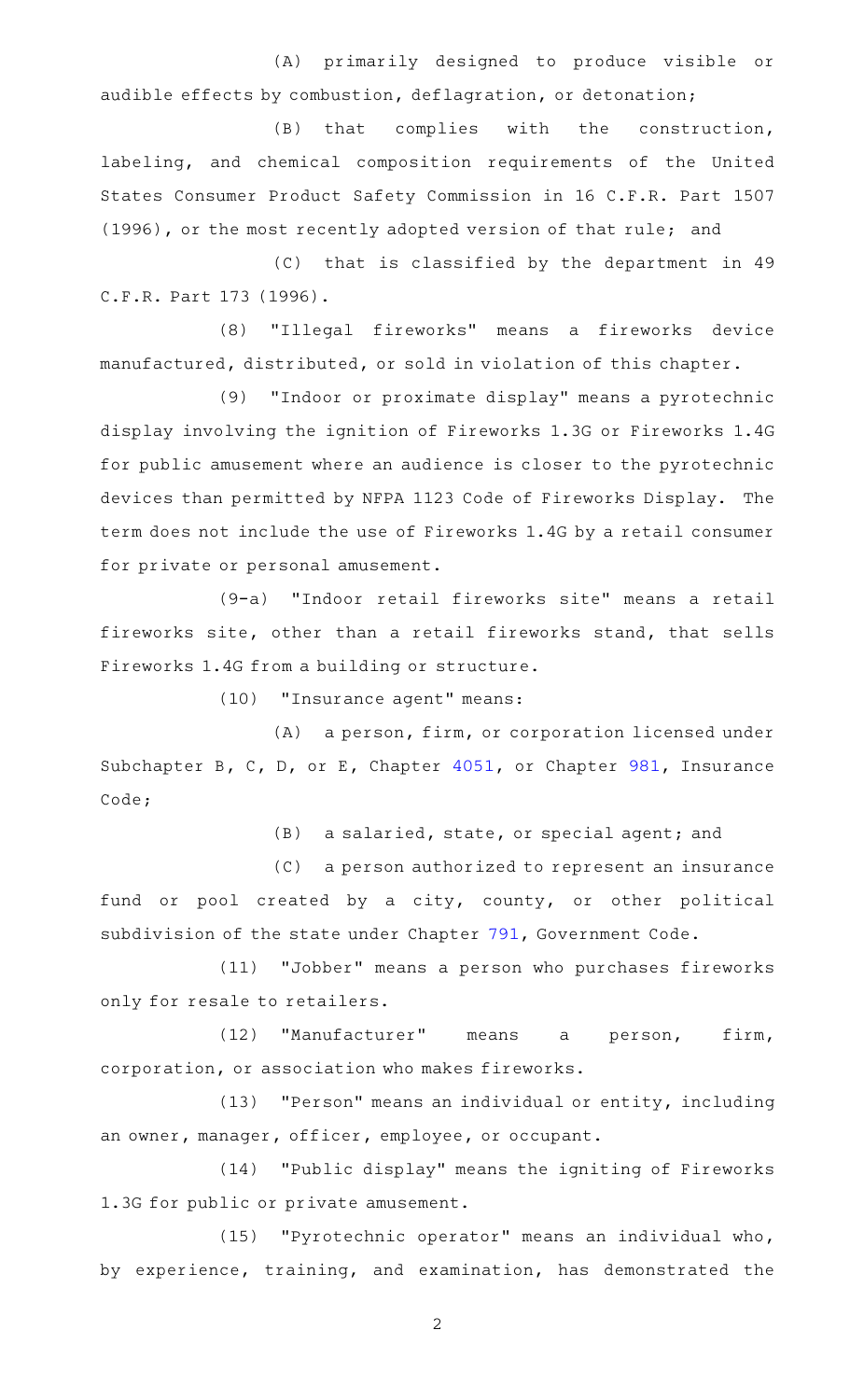necessary skill and ability for safely assembling, discharging, and supervising public displays of Fireworks 1.3G or Fireworks 1.4G.

(16) "Pyrotechnic special effects operator" means an individual who, by experience, training, and examination, has demonstrated the necessary skill and ability for safely assembling, discharging, and supervising proximate displays of Fireworks 1.3G or Fireworks 1.4G.

(16-a) "Retail fireworks site" means a retail location for which a person has obtained a current retail fireworks permit under Section [2154.202](http://www.statutes.legis.state.tx.us/GetStatute.aspx?Code=OC&Value=2154.202) to sell fireworks.

 $(16-b)$  "Retail fireworks stand" means a structure that is a retail fireworks site from which Fireworks 1.4G are sold over the counter to members of the general public who always remain outside of the structure.

(17) "Retailer" means a person who purchases fireworks for resale only to the general public.

(18) "Sale" means selling or offering for sale merchandise, equipment, or service, at wholesale or retail, to the public or to any person, for an agreed sum of money or other consideration.

(19) "State fire marshal" means the chief law enforcement officer of the state charged with the responsibility of fire prevention.

Acts 1999, 76th Leg., ch. 388, Sec. 1, eff. Sept. 1, 1999. Amended by Acts 2003, 78th Leg., ch. 1276, Sec. 10A.549, eff. Sept. 1, 2003. Amended by:

Acts 2005, 79th Leg., Ch. 728 (H.B. [2018\)](http://www.legis.state.tx.us/tlodocs/79R/billtext/html/HB02018F.HTM), Sec. 11.154, eff. September 1, 2005.

Acts 2017, 85th Leg., R.S., Ch. 374 (H.B. [3907](http://www.legis.state.tx.us/tlodocs/85R/billtext/html/HB03907F.HTM)), Sec. 1, eff. June 1, 2017.

Sec. 2154.002. EXEMPTIONS. This chapter does not apply to:

 $(1)$  a toy pistol, toy cane, toy gun, or other device that uses paper or plastic caps in sheets, strips, rolls, or individual caps that contain not more than an average of 25 hundredths of a grain of explosive composition per cap and that is packed and shipped under 49 C.F.R. Part 173 (1996);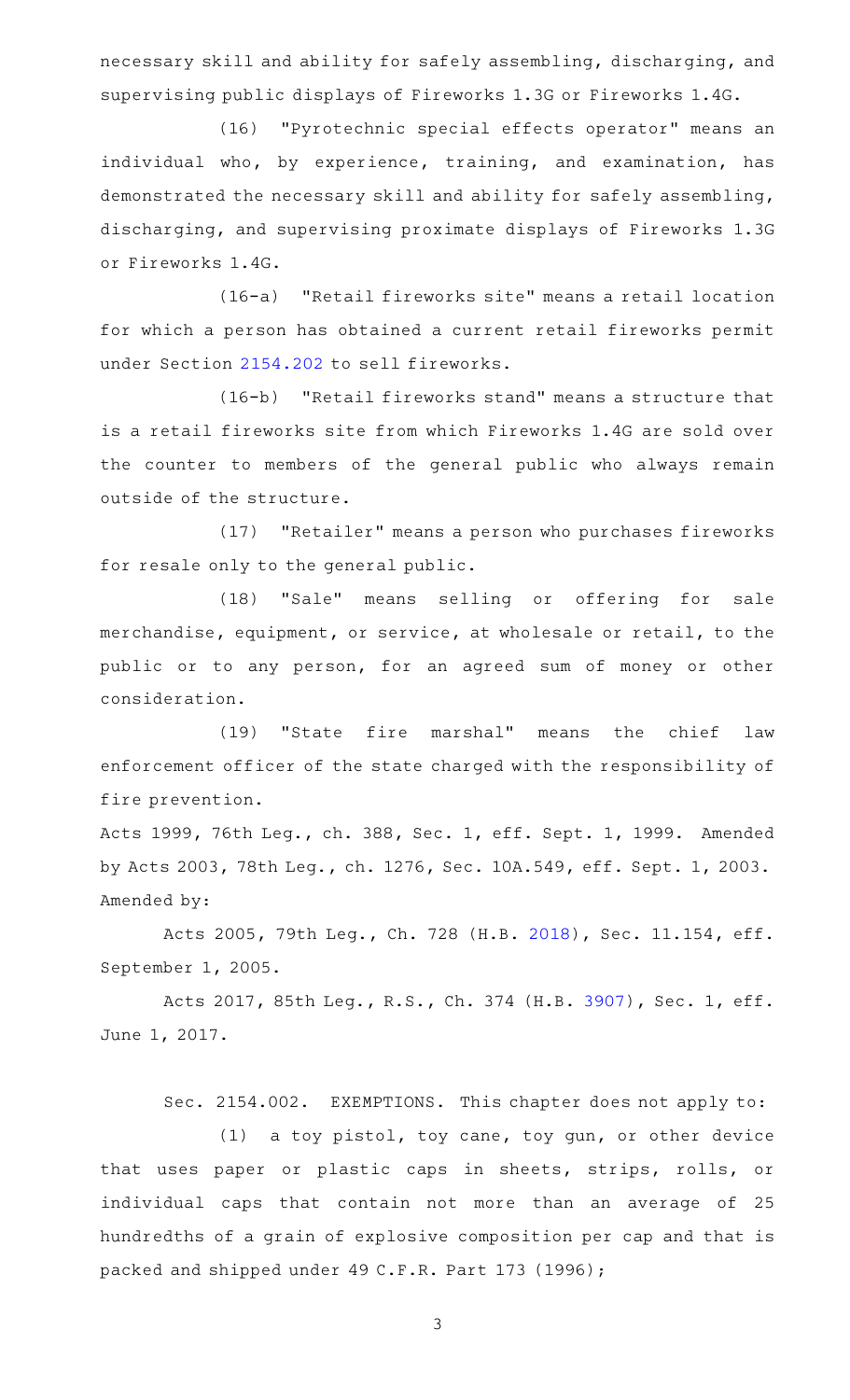(2) a model rocket or model rocket motor designed, sold, and used to propel recoverable aero models;

(3) a propelling or expelling charge consisting of a mixture of sulfur, charcoal, and potassium nitrate;

(4) novelties or trick noisemakers;

 $(5)$  the sale, at wholesale, of any type of fireworks by a resident manufacturer, distributor, importer, or jobber if the fireworks are intended for shipment directly out of state under department regulations;

(6) the sale or use of, in emergency situations, pyrotechnic signaling devices or distress signals for marine, aviation, or highway use;

(7) the use of a fusee or a railway torpedo by a railroad;

 $(8)$  the sale of blank cartridges for:

 $(A)$  use in a radio, television, film, or theater production;

(B) a signal or ceremonial purpose in an athletic event; or

(C) an industrial purpose; or

(9) the use of a pyrotechnic device by a military organization.

Acts 1999, 76th Leg., ch. 388, Sec. 1, eff. Sept. 1, 1999.

Sec. 2154.003. PERMISSIBLE FIREWORKS. (a) Except as provided by Subsection (b), Fireworks 1.4G are permissible fireworks.

(b) The following are not permissible fireworks:

(1) sky rockets or "bottle rockets" with:

(A) a total propellant charge of less than four grams;

(B) a casing size of less than five-eighths of an inch for the outside diameter and less than 3-1/2 inches in length; and

(C) an overall length, including stick, of less than 15 inches; and

(2) other fireworks determined not acceptable by the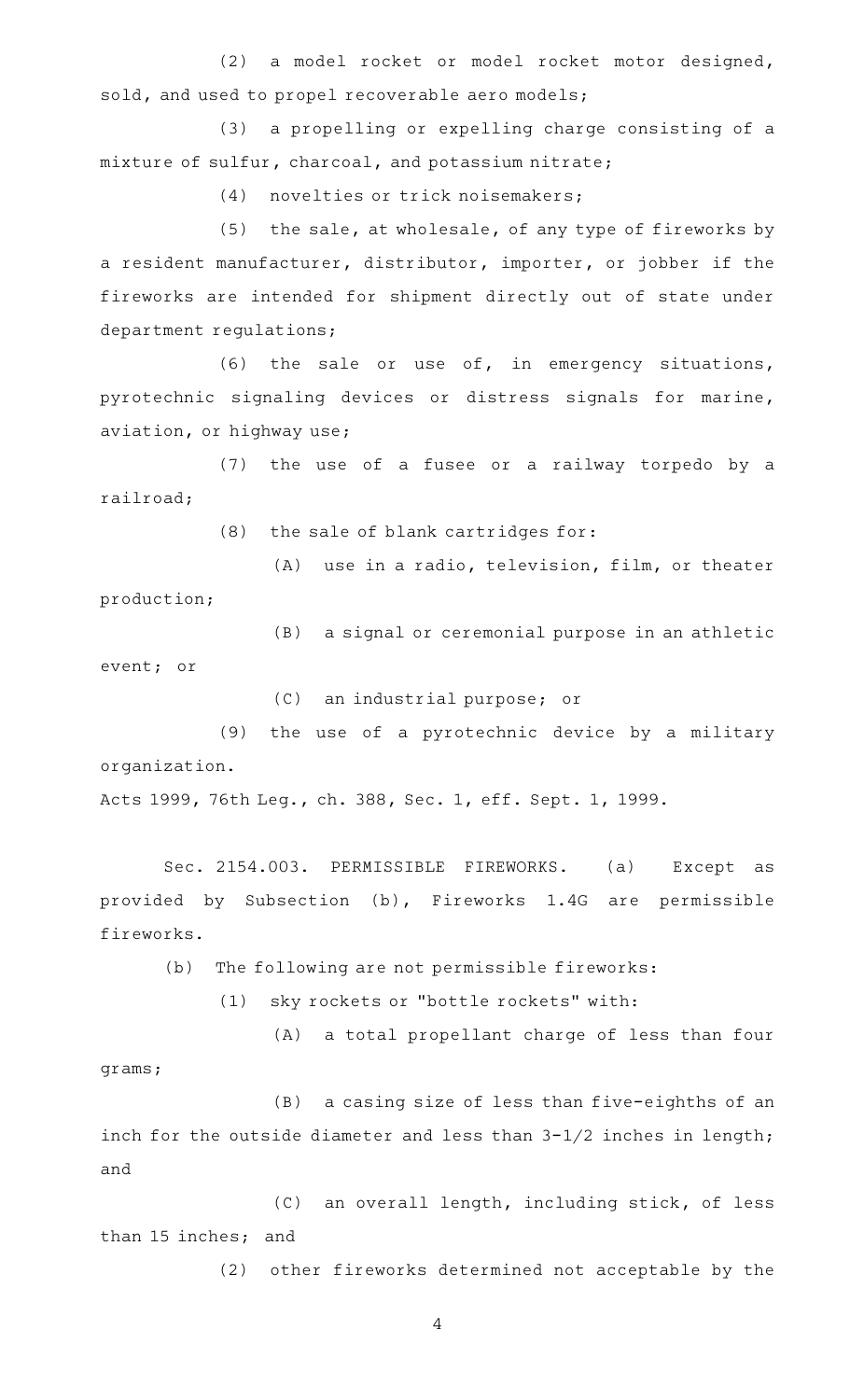United States Consumer Product Safety Commission.

(c) The term "bottle rocket" may not be used in association with the advertisement or sale of fireworks.

(d) In addition to the items described by Subsection (b), pop rockets with a propellant casing length of less than five inches, an exterior diameter of less than three-fourths of an inch, and an overall total rocket length of less than 26 inches are not permissible fireworks.

Acts 1999, 76th Leg., ch. 388, Sec. 1, eff. Sept. 1, 1999. Amended by:

Acts 2007, 80th Leg., R.S., Ch. 1179 (H.B. [539](http://www.legis.state.tx.us/tlodocs/80R/billtext/html/HB00539F.HTM)), Sec. 1, eff. January 2, 2008.

Sec. 2154.004. EFFECT OF CHAPTER ON LOCAL REGULATION. (a) A municipal or county ordinance, order, or rule in effect on January 2, 1986, is not invalidated by this chapter.

(b) This chapter does not limit or restrict the authority of a county, where specifically authorized by law, or municipality to enact an ordinance or order prohibiting or further regulating fireworks.

Acts 1999, 76th Leg., ch. 388, Sec. 1, eff. Sept. 1, 1999.

# SUBCHAPTER B. COMMISSIONER 'S POWERS AND DUTIES

Sec. 2154.051. COMMISSIONER'S POWERS AND DUTIES. (a) The commissioner shall:

(1) determine reasonable criteria and qualifications for licenses and permits;

(2) set license and permit fees;

(3) determine the qualifications and examination requirements for pyrotechnics operators; and

(4) establish a procedure for reporting and processing complaints.

(b) The commissioner may, after notice and opportunity for hearing, increase or decrease the limits of insurance coverage. Acts 1999, 76th Leg., ch. 388, Sec. 1, eff. Sept. 1, 1999.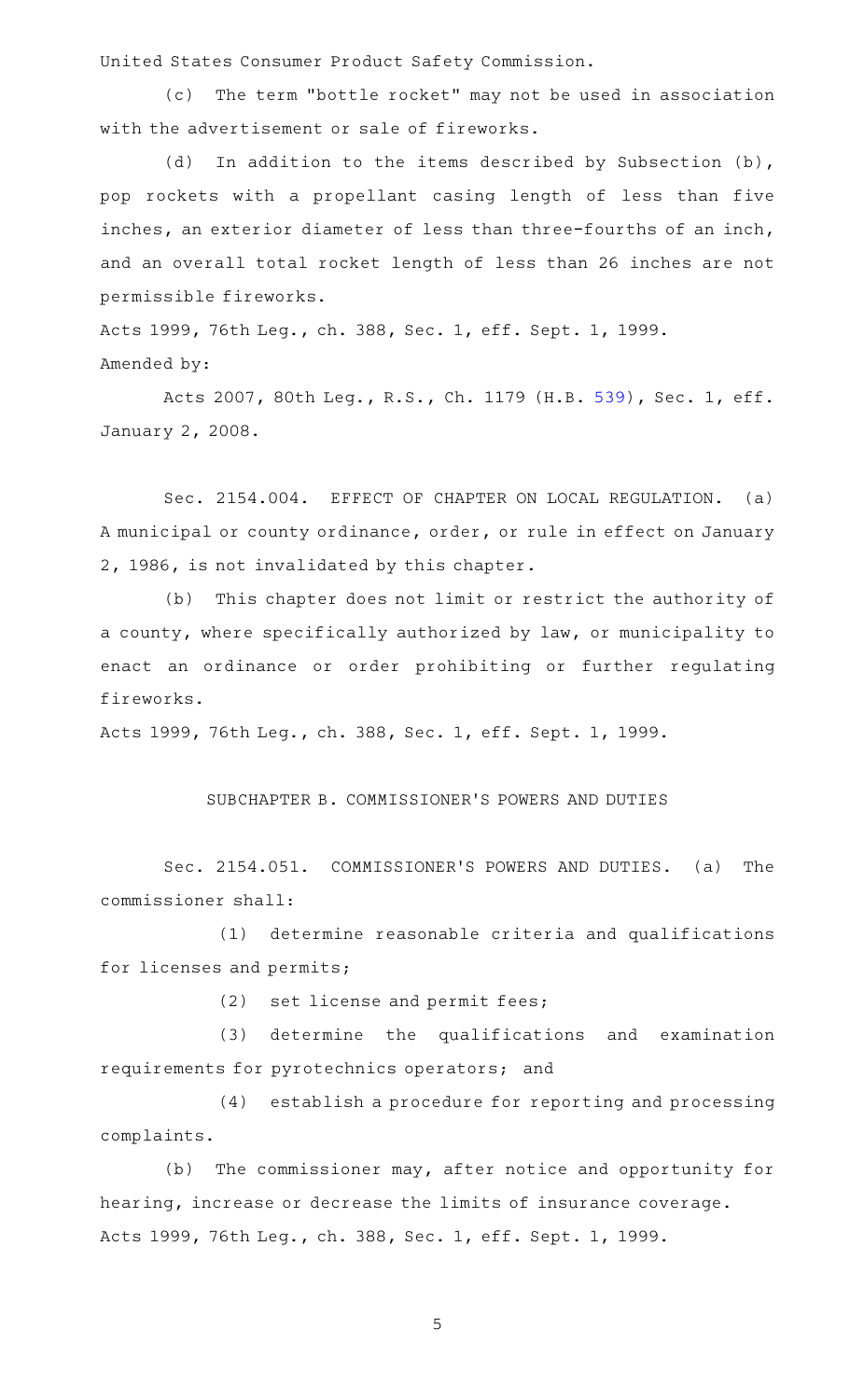Sec. 2154.052. RULES. (a) The commissioner:

(1) shall administer this chapter through the state fire marshal; and

 $(2)$  may issue rules to administer this chapter.

(b) The commissioner shall adopt and the state fire marshal shall administer rules the commissioner considers necessary for the protection, safety, and preservation of life and property, including rules regulating:

(1) the issuance of licenses and permits to persons engaged in manufacturing, selling, storing, possessing, or transporting fireworks in this state;

(2) the conduct of public fireworks displays; and

(3) the safe storage of Fireworks 1.3G and Fireworks 1.4G.

(c) The commissioner shall adopt rules for applications for licenses and permits.

(d) In adopting a rule, the commissioner may use standards recognized by federal law or regulation and standards published by a nationally recognized standards-making organization.

(e) A rule may not be adopted under this chapter that is more restrictive than a rule in effect on September 1, 1998, without specific statutory authority.

Acts 1999, 76th Leg., ch. 388, Sec. 1, eff. Sept. 1, 1999. Amended by:

Acts 2011, 82nd Leg., R.S., Ch. 1147 (H.B. [1951](http://www.legis.state.tx.us/tlodocs/82R/billtext/html/HB01951F.HTM)), Sec. 2.007, eff. September 1, 2011.

Sec. 2154.053. RULES RESTRICTING ADVERTISING OR COMPETITIVE BIDDING. (a) The commissioner may not adopt rules restricting advertising or competitive bidding by a license or permit holder under this chapter except to prohibit false, misleading, or deceptive practices.

(b) The commissioner may not include in the rules to prohibit false, misleading, or deceptive practices a rule that:

 $(1)$  restricts the use of any advertising medium;

(2) restricts the holder's personal appearance or the use of a holder's voice in an advertisement;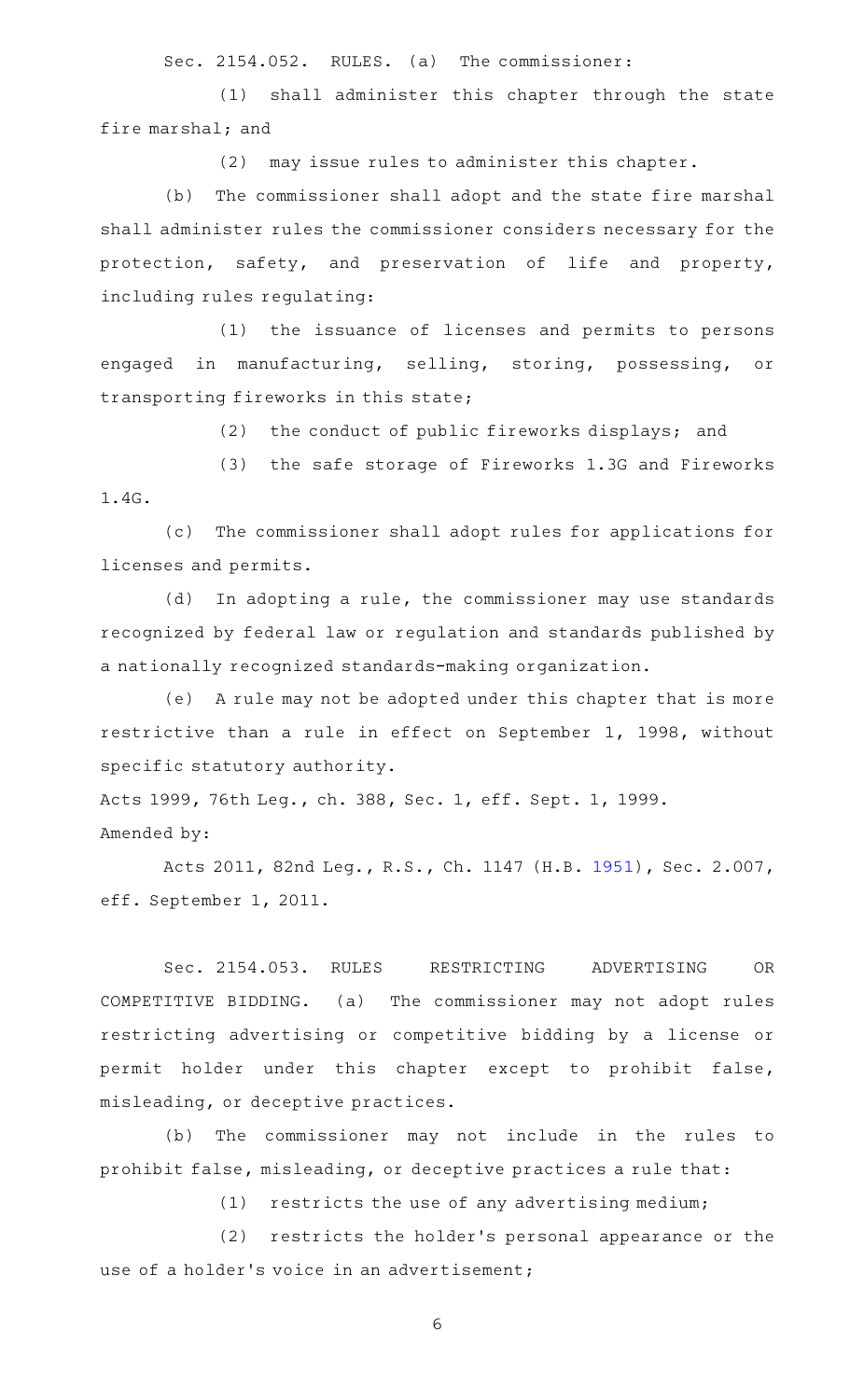(3) relates to the size or duration of an advertisement by the holder; or

(4) restricts the holder's advertisement under a trade name.

Acts 1999, 76th Leg., ch. 388, Sec. 1, eff. Sept. 1, 1999.

Sec. 2154.055. FIREWORKS SAFETY AND EDUCATION PROGRAM. (a) The commissioner shall establish a fireworks safety and education program.

 $(b)$  The program:

(1) shall provide information relating to the proper and safe use of fireworks and the dangers of the improper use of fireworks; and

(2) may include any method of communicating the need for safe use of fireworks and the dangers of improper use.

(c) Repealed by Acts 2011, 82nd Leg., R.S., Ch. 1147, Sec. 2.008(16), eff. September 1, 2011.

(d) To fund the program, in addition to any other license or permit fees:

(1) the holder of a retail permit issued under Section [2154.202](http://www.statutes.legis.state.tx.us/GetStatute.aspx?Code=OC&Value=2154.202) shall pay, on issuance or renewal of the permit, a fee in the amount of \$10; and

(2) the holder of a manufacturer's, distributor's, or jobber's license issued under Section [2154.151](http://www.statutes.legis.state.tx.us/GetStatute.aspx?Code=OC&Value=2154.151), [2154.152,](http://www.statutes.legis.state.tx.us/GetStatute.aspx?Code=OC&Value=2154.152) or [2154.153](http://www.statutes.legis.state.tx.us/GetStatute.aspx?Code=OC&Value=2154.153) shall pay, on issuance or renewal of the license, a fee in the amount of \$250.

(e) Money collected under Subsection (d) may be used only by the commissioner for the purposes of this section. Added by Acts 2001, 77th Leg., ch. 1420, Sec. 14.708(a), eff. Sept. 1, 2001.

Amended by:

Acts 2011, 82nd Leg., R.S., Ch. 1147 (H.B. [1951\)](http://www.legis.state.tx.us/tlodocs/82R/billtext/html/HB01951F.HTM), Sec. 2.008(16), eff. September 1, 2011.

# SUBCHAPTER C. LICENSE REQUIREMENTS

Sec. 2154.101. GENERAL REQUIREMENTS. (a) A person must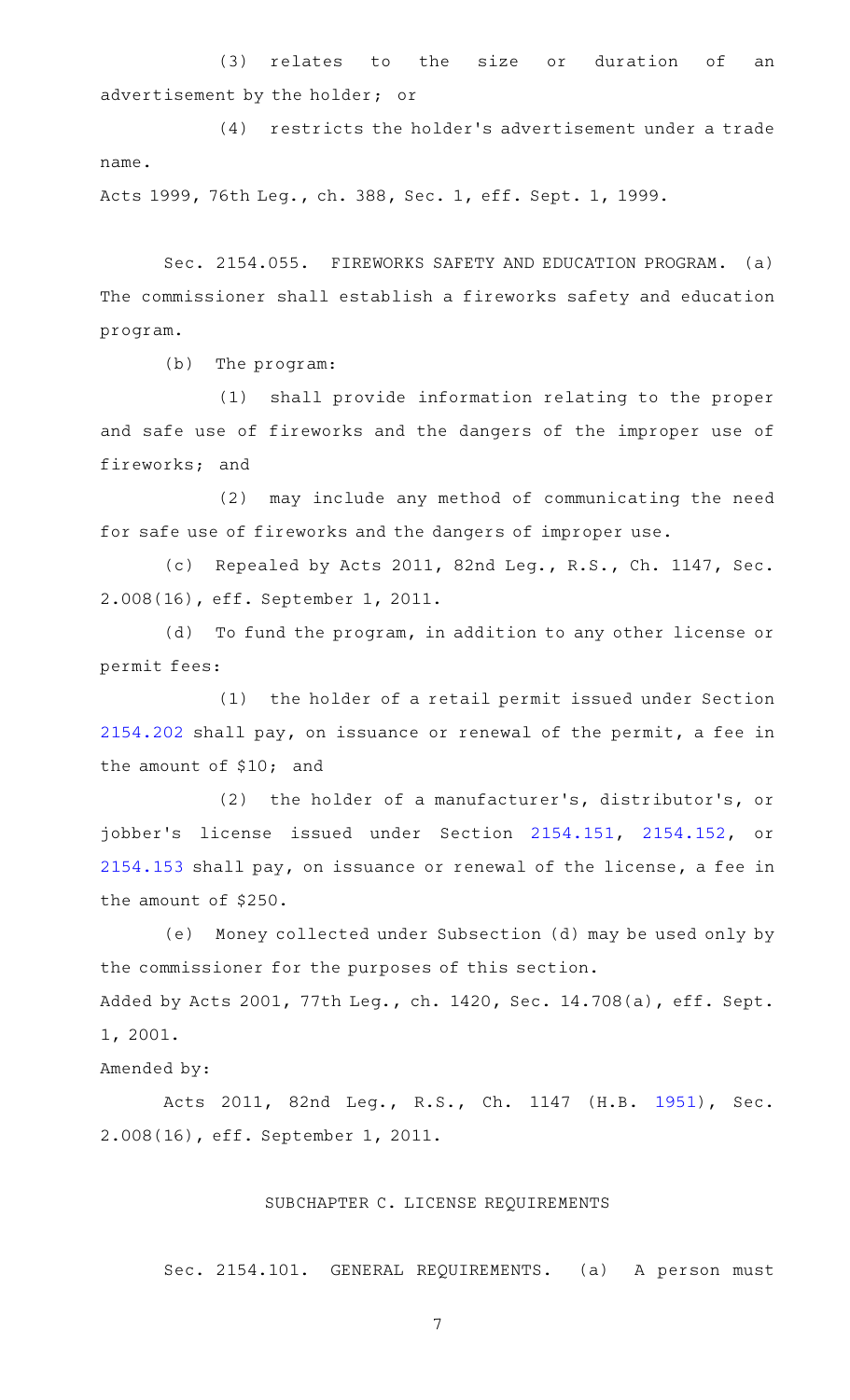obtain an appropriate license to:

 $(1)$  engage in the business of manufacturing, distributing, jobbing, or importing fireworks to be sold or used in this state; or

(2) supervise or conduct public fireworks displays.

(b) A person who is younger than 21 years of age may not be issued a pyrotechnic operator's license. The minimum age of a person issued another license under Subchapter D is 18 years of age.

(c) A person may not:

(1) transfer a license; or

(2) obtain or attempt to obtain a license by fraudulent representation.

(d) A person may not alter or deface a license. An altered or defaced license is void.

Acts 1999, 76th Leg., ch. 388, Sec. 1, eff. Sept. 1, 1999.

Sec. 2154.102. WAIVER OF EXAMINATION REQUIREMENT. The commissioner may waive an examination requirement for an applicant with a valid license from another state if, in the commissioner 's opinion, the license requirements of the other state are substantially equivalent to those of this state. Acts 1999, 76th Leg., ch. 388, Sec. 1, eff. Sept. 1, 1999.

Sec. 2154.1025. STATE FIRE MARSHAL'S AUTHORITY REGARDING EXAMINATIONS; RULES. (a) The state fire marshal shall establish the scope and type of an examination required under this chapter.

(b) The state fire marshal may administer the examination or may enter into an agreement with a testing service.

(c) The state fire marshal shall adopt rules as necessary to implement examination requirements under this chapter. Added by Acts 2003, 78th Leg., ch. 1014, Sec. 7, eff. June 20, 2003.

Sec. 2154.1026. USE OF TESTING SERVICE FOR EXAMINATION. (a) If a testing service is used, the state fire marshal may contract with the testing service regarding requirements for the examination required by this chapter, including examination development, scheduling, site arrangements, grading, reporting,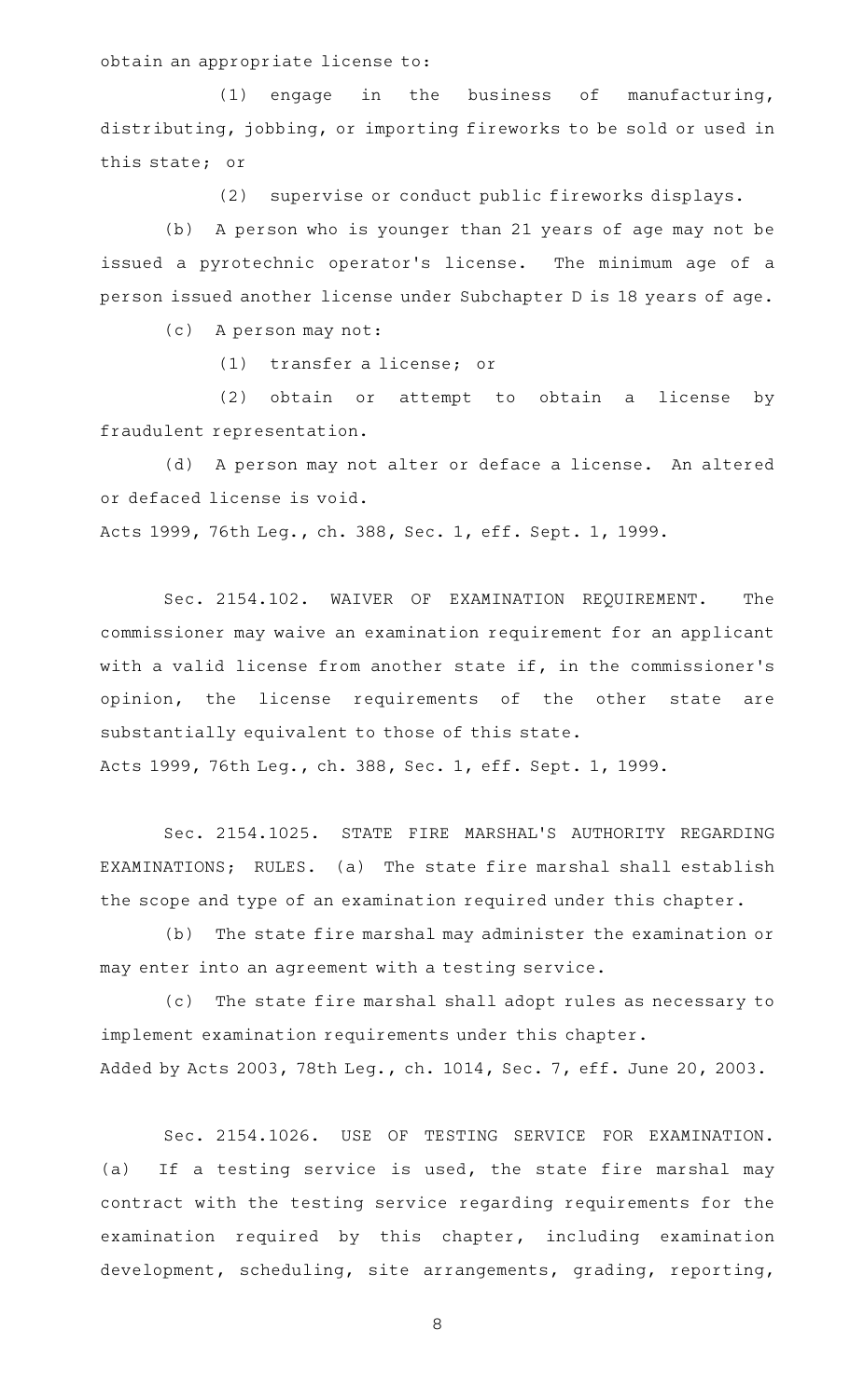analysis, or other administrative duties.

(b) The state fire marshal may require the testing service to:

(1) correspond directly with an applicant regarding the administration of the examination;

(2) collect a reasonable fee from an applicant for administering the examination; or

(3) administer the examination at a specific location or time.

Added by Acts 2003, 78th Leg., ch. 1014, Sec. 7, eff. June 20, 2003.

Sec. 2154.103. EXAMINATION RESULTS. (a) The state fire marshal shall notify each examinee of the results of the examination not later than the 30th day after the date an examination is administered.

(b) If the examination is conducted, graded, or reviewed by a testing service, the state fire marshal shall notify the examinee of the result of the examination not later than the 14th day after the date the state fire marshal receives the result from the testing service.

(c) If the notice of the examination result will be delayed for longer than 90 days after the examination date, the state fire marshal shall notify the examinee of the reason for the delay before the 90th day.

(d) If requested in writing by a person who fails the licensing examination, the state fire marshal shall send the person an analysis of the person 's performance on the examination.

(e) The state fire marshal may require a testing service to notify a person of the results of the person 's examination. Acts 1999, 76th Leg., ch. 388, Sec. 1, eff. Sept. 1, 1999. Amended by Acts 2003, 78th Leg., ch. 1014, Sec. 8, eff. June 20, 2003.

Sec. 2154.104. DUPLICATE LICENSE; LICENSE CHANGES. A person must be charged a fee in an amount not to exceed \$20 for a duplicate license issued by the commissioner and for any requested change to a license.

Acts 1999, 76th Leg., ch. 388, Sec. 1, eff. Sept. 1, 1999.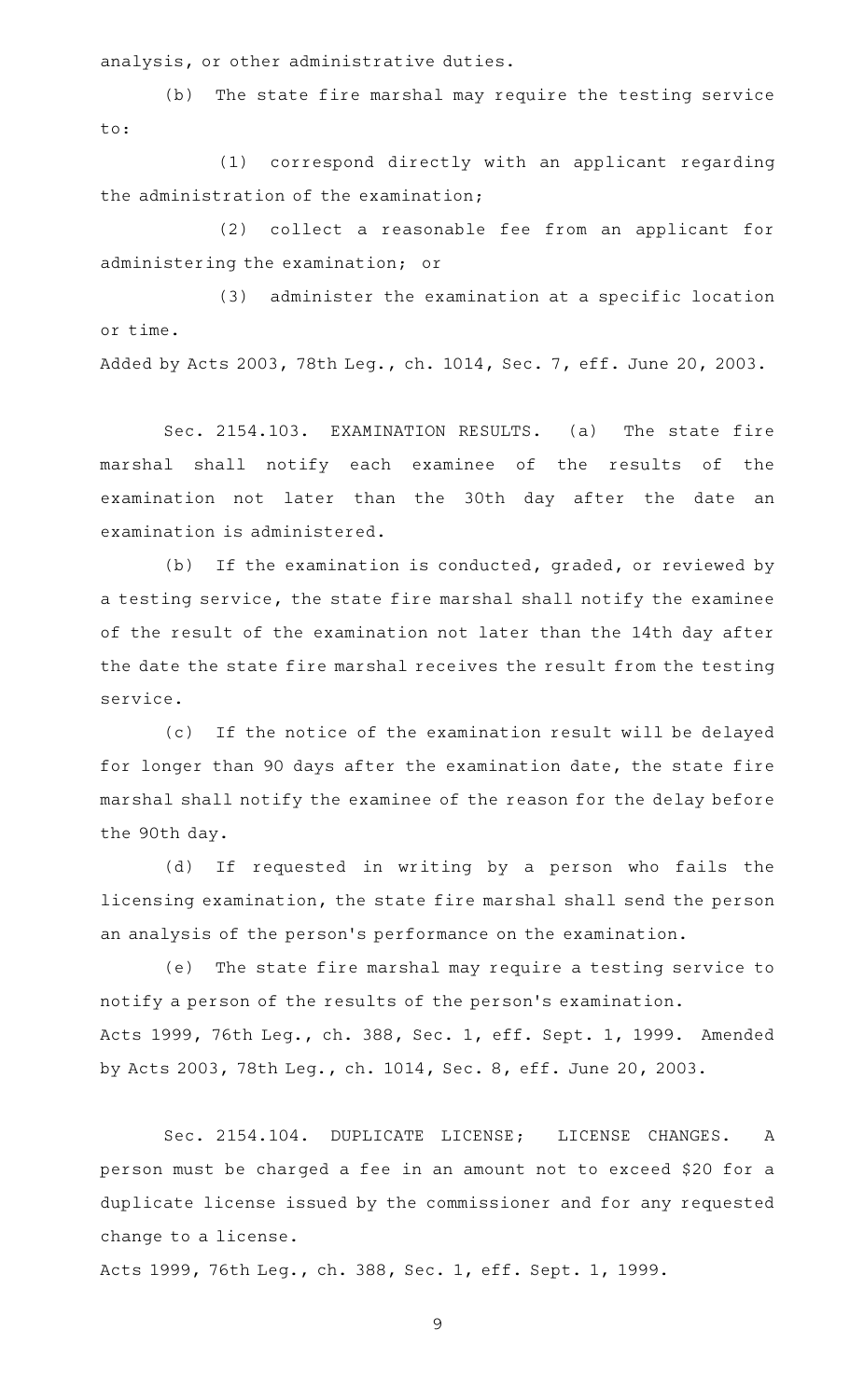Sec. 2154.105. LICENSE EXPIRATION DATE. (a) The commissioner by rule may provide for different expiration dates for the various types of licenses.

(b) If the expiration date of a license is less than one year from the date of its issuance or anniversary date, the license fee shall be prorated on the basis of the number of months during which the license is valid. The total annual fee is payable each time the license is renewed.

Acts 1999, 76th Leg., ch. 388, Sec. 1, eff. Sept. 1, 1999.

Sec. 2154.106. LICENSE RENEWAL. (a) A license holder may renew an unexpired license by paying the required renewal fee to the state fire marshal any time before the license expires.

(b) Not later than the 30th day before the expiration date of a license, the state fire marshal shall send written notice of the impending license expiration to the license holder at the license holder 's last known address.

(c) A person whose license has been expired for 90 days or less may renew the license by paying to the state fire marshal the required annual fee and an additional amount equal to one-half of the original license fee.

(d) A person whose license has been expired for more than 90 days but less than two years may renew the license by paying to the state fire marshal all unpaid annual fees and an additional amount equal to the original license fee.

(e) A person may not renew a license that has been expired for two years or more. The person may obtain a new license by complying with the requirements and procedures for obtaining an original license.

(f) This section does not prevent the state fire marshal from denying or refusing to renew a license for any reason provided by law or the rules of the commissioner.

Acts 1999, 76th Leg., ch. 388, Sec. 1, eff. Sept. 1, 1999.

SUBCHAPTER D. TYPES OF LICENSES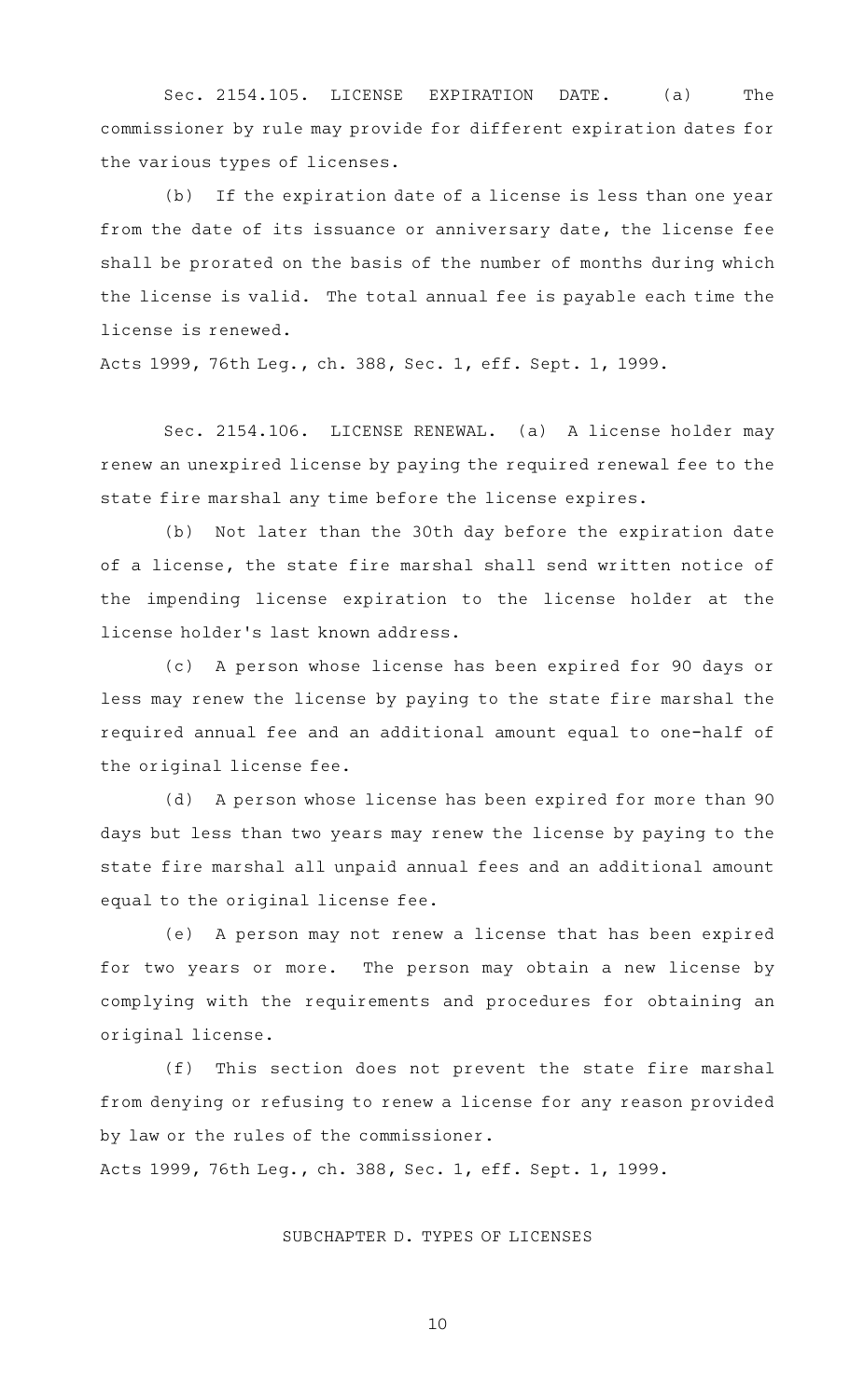Sec. 2154.151. MANUFACTURER'S LICENSE. (a) A person manufacturing, storing, possessing, and selling fireworks constructed by that person must have a manufacturer 's license.

(b) The commissioner shall set and collect an annual manufacturer 's license fee in an amount not to exceed \$1,000.

(c) A licensed manufacturer may sell:

(1) Fireworks 1.4G only to a licensed distributor or jobber; and

(2) Fireworks 1.3G only to a licensed distributor or pyrotechnic operator, or to a fireworks public display permit holder for use in public fireworks displays in this state.

(d) A licensed manufacturer may manufacture, store, possess, and sell an item other than a permissible firework if the item is only for sale and delivery to authorized persons in a state in which the item is permissible.

(e)AAA licensed manufacturer may be required to submit samples of all fireworks to the state fire marshal for approval. Acts 1999, 76th Leg., ch. 388, Sec. 1, eff. Sept. 1, 1999.

Sec. 2154.152. DISTRIBUTOR'S LICENSE. (a) A person must be a licensed distributor if the person:

(1) imports into this state or stores, possesses, and sells Fireworks 1.3G to a licensed pyrotechnic operator or distributor or to a single public display or multiple public display permit holder; or

(2) imports or stores, possesses, and sells Fireworks 1.4G to a licensed jobber, retailer, or distributor in this state.

(b) The commissioner shall set and collect an annual distributor 's license fee in an amount not to exceed \$1,500. Acts 1999, 76th Leg., ch. 388, Sec. 1, eff. Sept. 1, 1999. Amended by:

Acts 2017, 85th Leg., R.S., Ch. 967 (S.B. [2065\)](http://www.legis.state.tx.us/tlodocs/85R/billtext/html/SB02065F.HTM), Sec. 13.001, eff. September 1, 2017.

Sec. 2154.153. JOBBER'S LICENSE. (a) A person must be a licensed jobber if the person stores, possesses, and sells Fireworks 1.4G only to retailers in this state.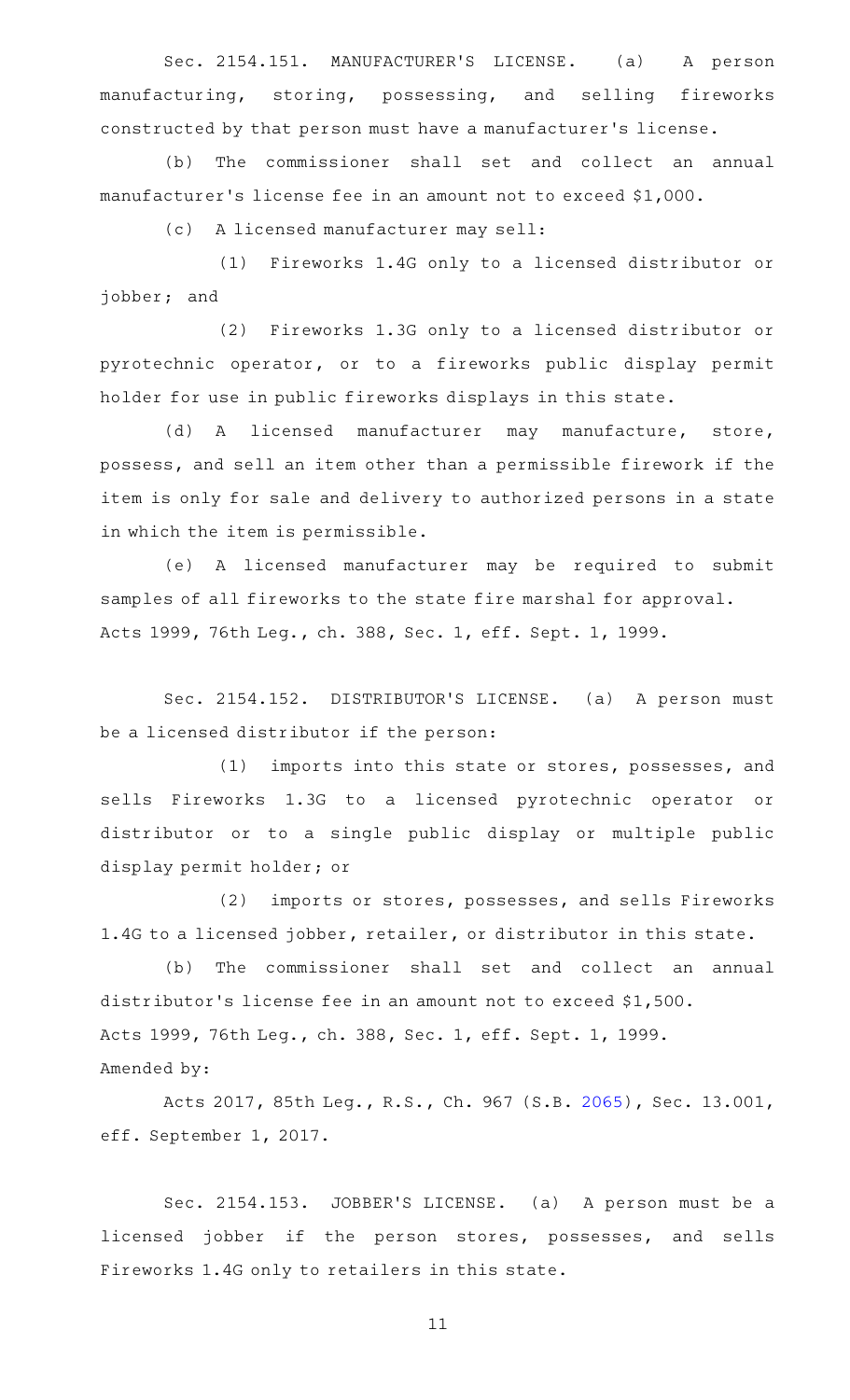(b) The commissioner shall set and collect an annual jobber 's license fee in an amount not to exceed \$1,000. Acts 1999, 76th Leg., ch. 388, Sec. 1, eff. Sept. 1, 1999.

Sec. 2154.154. PYROTECHNIC OPERATOR'S LICENSE. (a) A person must be a licensed pyrotechnic operator if the person assembles, conducts, and supervises public fireworks displays using Fireworks 1.3G.

(b) The commissioner shall set and collect an annual pyrotechnic operator 's license fee in an amount not to exceed \$100.

(c) To qualify for a pyrotechnic operator's license, a person must take and pass an examination, if required, conducted by the commissioner through the state fire marshal 's office.

(d) Unless the examination is administered by a testing service, a person shall be charged a nonrefundable initial examination fee in an amount not to exceed \$50. Unless the reexamination is administered by a testing service, a person shall be charged a nonrefundable fee in an amount not to exceed \$20 for each reexamination.

Acts 1999, 76th Leg., ch. 388, Sec. 1, eff. Sept. 1, 1999. Amended by Acts 2003, 78th Leg., ch. 1014, Sec. 9, eff. June 20, 2003.

Sec. 2154.155. PYROTECHNIC SPECIAL EFFECTS OPERATOR'S LICENSE. (a) A person must be a licensed pyrotechnic special effects operator if the person assembles, conducts, and supervises proximate displays using Fireworks 1.3G or Fireworks 1.4G as defined in NFPA 1126 Standard of the Use of Pyrotechnics Before a Proximate Audience.

(b) The commissioner shall set and collect an annual pyrotechnic special effects operator 's license fee in an amount not to exceed \$100.

(c) To qualify for a pyrotechnic special effects operator's license, a person must take and pass an examination, if required, conducted by the commissioner through the state fire marshal 's office.

(d) Unless the examination is administered by a testing service, a person shall be charged a nonrefundable initial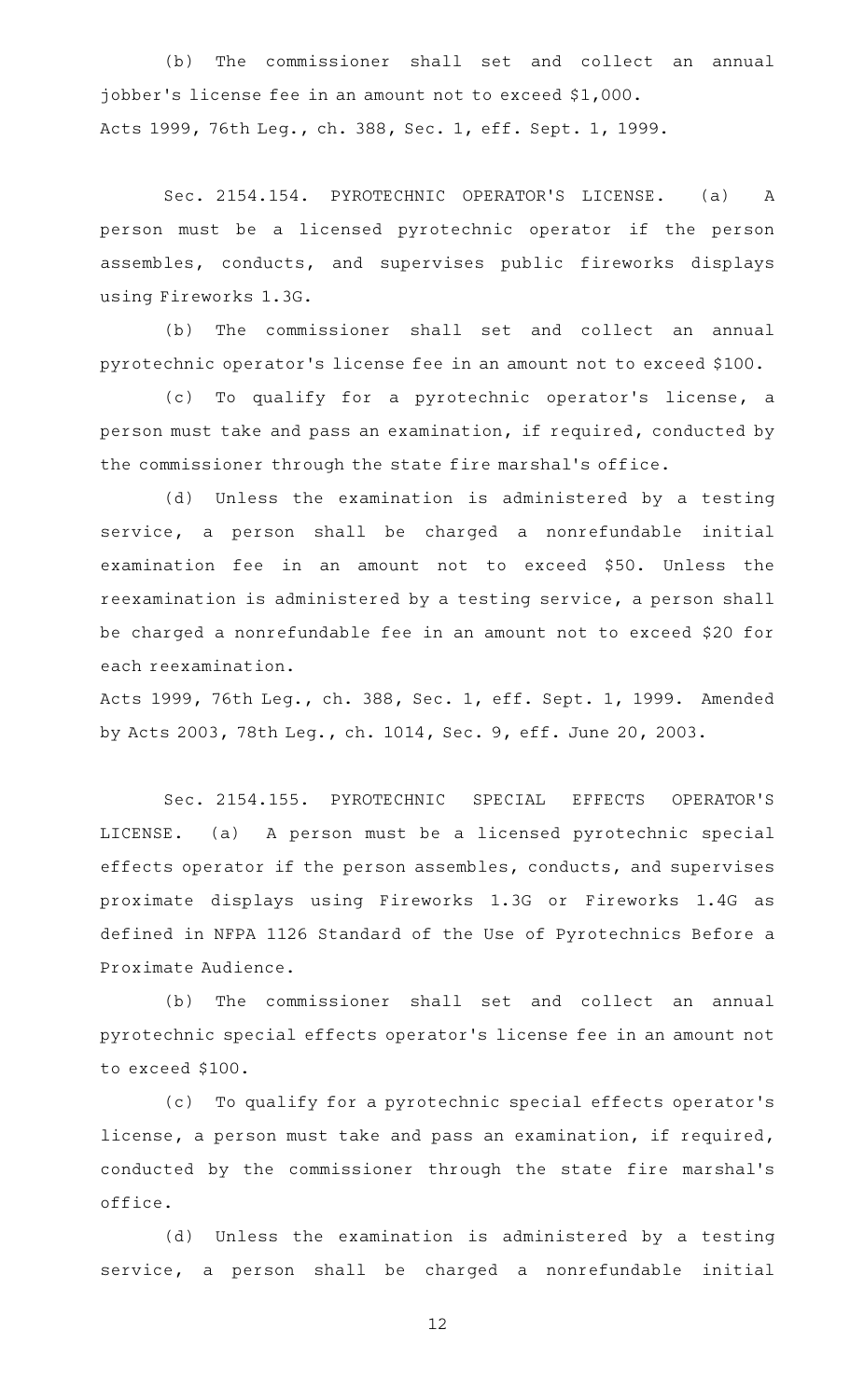examination fee in an amount not to exceed \$50. Unless the reexamination is administered by a testing service, a person shall be charged a nonrefundable fee in an amount not to exceed \$20 for each reexamination.

Acts 1999, 76th Leg., ch. 388, Sec. 1, eff. Sept. 1, 1999. Amended by Acts 2003, 78th Leg., ch. 1014, Sec. 10, eff. June 20, 2003.

Sec. 2154.156. FLAME EFFECTS OPERATOR'S LICENSE. (a) A person must be a licensed flame effects operator if the person assembles, conducts, or supervises flame effects under Section [2154.253](http://www.statutes.legis.state.tx.us/GetStatute.aspx?Code=OC&Value=2154.253).

(b) The commissioner shall set and collect an annual flame effects operator 's license fee in an amount not to exceed \$100.

(c) To qualify for a flame effects operator's license, a person must take and pass an examination and comply with any other requirements set by the commissioner through the state fire marshal 's office.

(d)AAA person shall be charged a nonrefundable initial examination fee in an amount not to exceed \$30. A person shall be charged a nonrefundable fee in an amount not to exceed \$20 for each reexamination.

Added by Acts 2003, 78th Leg., ch. 872, Sec. 2, eff. Sept. 1, 2003.

#### SUBCHAPTER E. PERMIT REQUIREMENTS

Sec. 2154.201. GENERAL REQUIREMENTS. (a) A person who is younger than 21 years of age may not be issued a public fireworks display permit. A person who is younger than 18 years of age may not be issued another permit under this subchapter.

(b) A person may not:

(1) transfer a permit issued under this subchapter; or

(2) obtain or attempt to obtain a permit under this subchapter by fraudulent representation.

(c) A person may not alter or deface a permit. An altered or defaced permit is void.

Acts 1999, 76th Leg., ch. 388, Sec. 1, eff. Sept. 1, 1999.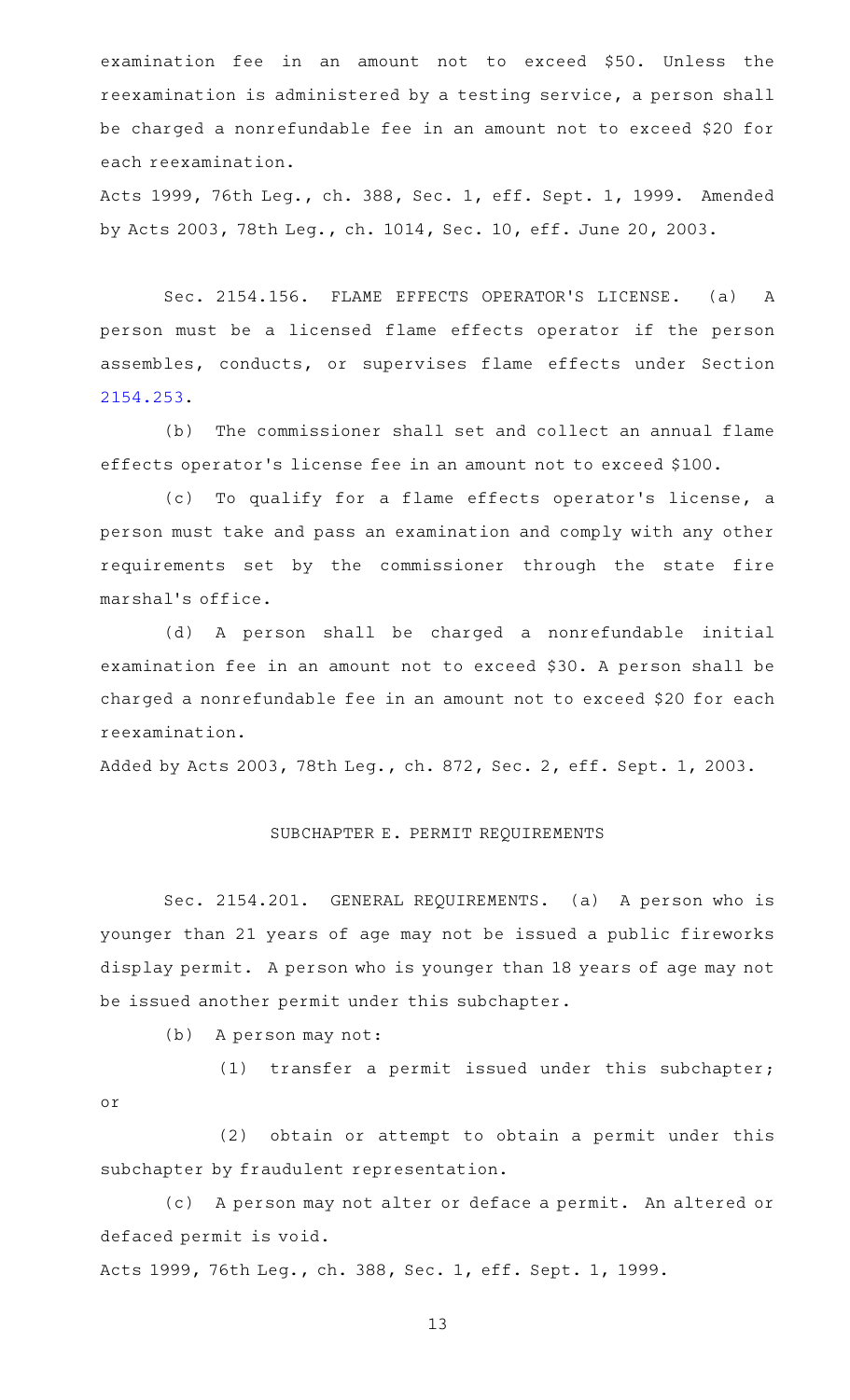Sec. 2154.202. RETAIL FIREWORKS PERMIT. (a) A person selling fireworks directly to the public must annually obtain a nonrenewable retail fireworks permit for each retail location.

(b) The commissioner shall set and collect a retail fireworks permit fee in an amount not to exceed \$20.

(c)AAA retail fireworks permit may be purchased from a licensed manufacturer, distributor, or jobber or from the state fire marshal 's office.

(d) A licensed manufacturer, distributor, or jobber may obtain retail fireworks permits from the commissioner at any time. The commissioner shall provide permits in books containing 20 permits each. Each permit must be clearly printed with the year, date, and permit number. The manufacturer, distributor, or jobber shall keep a record of all permits issued and shall submit the record to the commissioner through the state fire marshal in the manner required by the commissioner.

(e) A retail fireworks permit expires on January 31 each year and is not renewable.

(f) An outdated permit may be exchanged for a current permit only in the year following the permit 's expiration.

(g) Except as provided by Subsection (h), a retail fireworks permit holder may sell fireworks only to the public, and only during periods:

(1) beginning June 24 and ending at midnight on July  $4$ ;

(2) beginning December 20 and ending at midnight on January 1 of the following year; and

(3) beginning May 1 and ending at midnight on May 5 if the fireworks are sold at a location that is not more than 100 miles from the Texas-Mexico border and that is in a county in which the commissioners court of the county has approved the sale of fireworks during the period.

(h) In addition to the periods during which the sale of fireworks is authorized under Subsection (g), the commissioners court of a county by order may allow a retail fireworks permit holder to sell fireworks in that county only to the public and only during one or more of the following periods: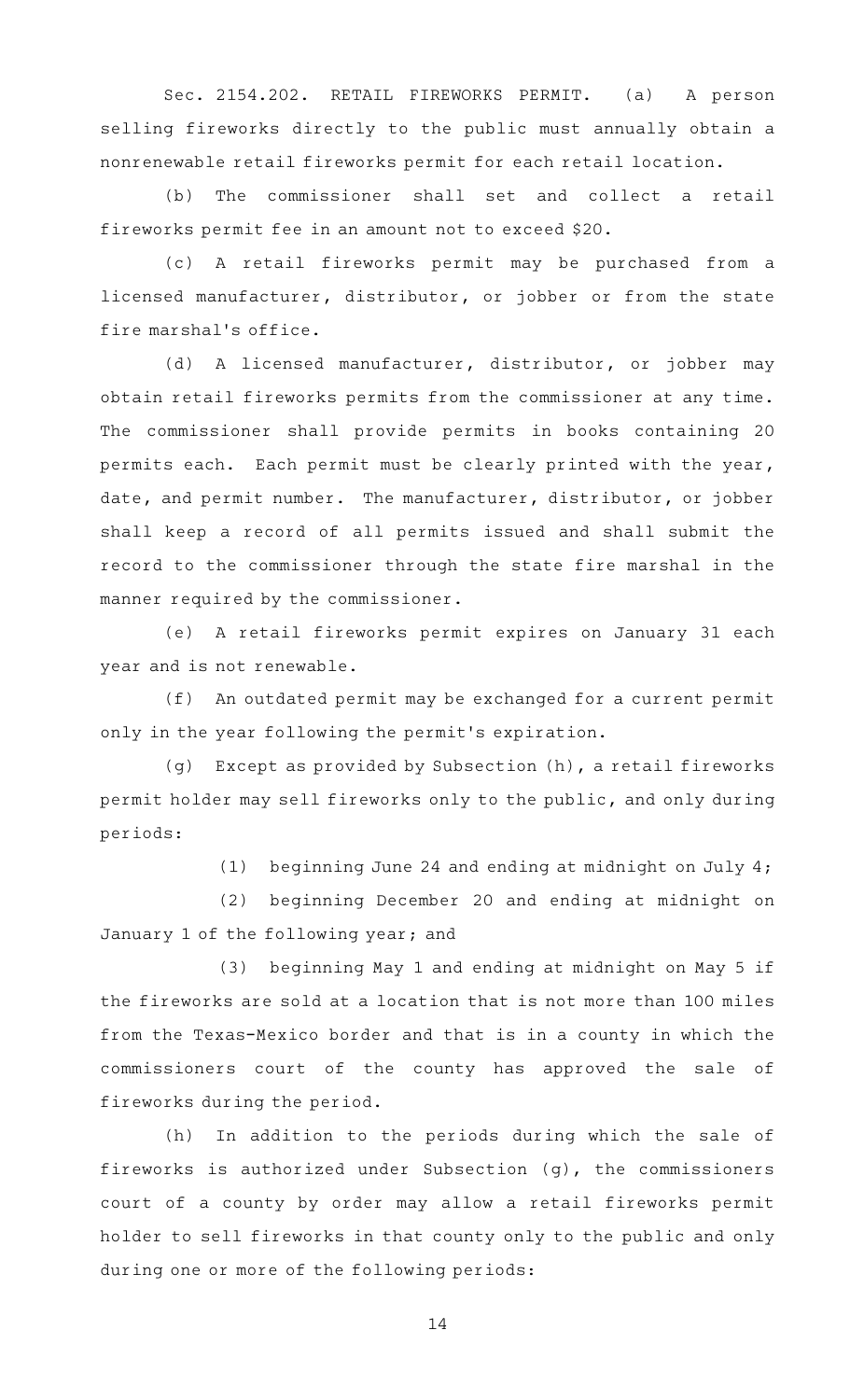(1) beginning February 25 and ending at midnight on March 2;

(2) beginning April 16 and ending at midnight on April 21; and

(3) beginning the Wednesday before the last Monday in May and ending at midnight on the last Monday in May. Acts 1999, 76th Leg., ch. 388, Sec. 1, eff. Sept. 1, 1999. Amended by:

Acts 2007, 80th Leg., R.S., Ch. 1179 (H.B. [539](http://www.legis.state.tx.us/tlodocs/80R/billtext/html/HB00539F.HTM)), Sec. 3, eff. June 15, 2007.

Acts 2015, 84th Leg., R.S., Ch. 710 (H.B. [1150](http://www.legis.state.tx.us/tlodocs/84R/billtext/html/HB01150F.HTM)), Sec. 1, eff. September 1, 2015.

Sec. 2154.2025. INSPECTION OF RETAIL FIREWORKS SITES.  $(a)$  In this section:

(1) "Fire or life safety hazard" has the meaning assigned by Section [352.016](http://www.statutes.legis.state.tx.us/GetStatute.aspx?Code=LG&Value=352.016), Local Government Code.

(2) "Local fire prevention officer" means:

(A) a county fire marshal; or

(B) a fire prevention officer of an emergency services district.

(b) A local fire prevention officer may inspect a retail fireworks site for a fire or life safety hazard and assess and collect an inspection fee under Section [352.016](http://www.statutes.legis.state.tx.us/GetStatute.aspx?Code=LG&Value=352.016), Local Government Code, or Section [775.040](http://www.statutes.legis.state.tx.us/GetStatute.aspx?Code=HS&Value=775.040), Health and Safety Code, as applicable, for that inspection if:

(1) the local fire prevention officer is authorized to conduct the inspection under Chapter [352,](http://www.statutes.legis.state.tx.us/GetStatute.aspx?Code=LG&Value=352) Local Government Code, or Chapter [775,](http://www.statutes.legis.state.tx.us/GetStatute.aspx?Code=HS&Value=775) Health and Safety Code, as applicable; and

 $(2)$  the local fire prevention officer is:

(A) a county fire marshal of the county in which the site is located; or

(B) a fire prevention officer of an emergency services district in which the site is located provided:

(i) the county in which the site is located has not appointed a county fire marshal; or

(ii) the county fire marshal of the county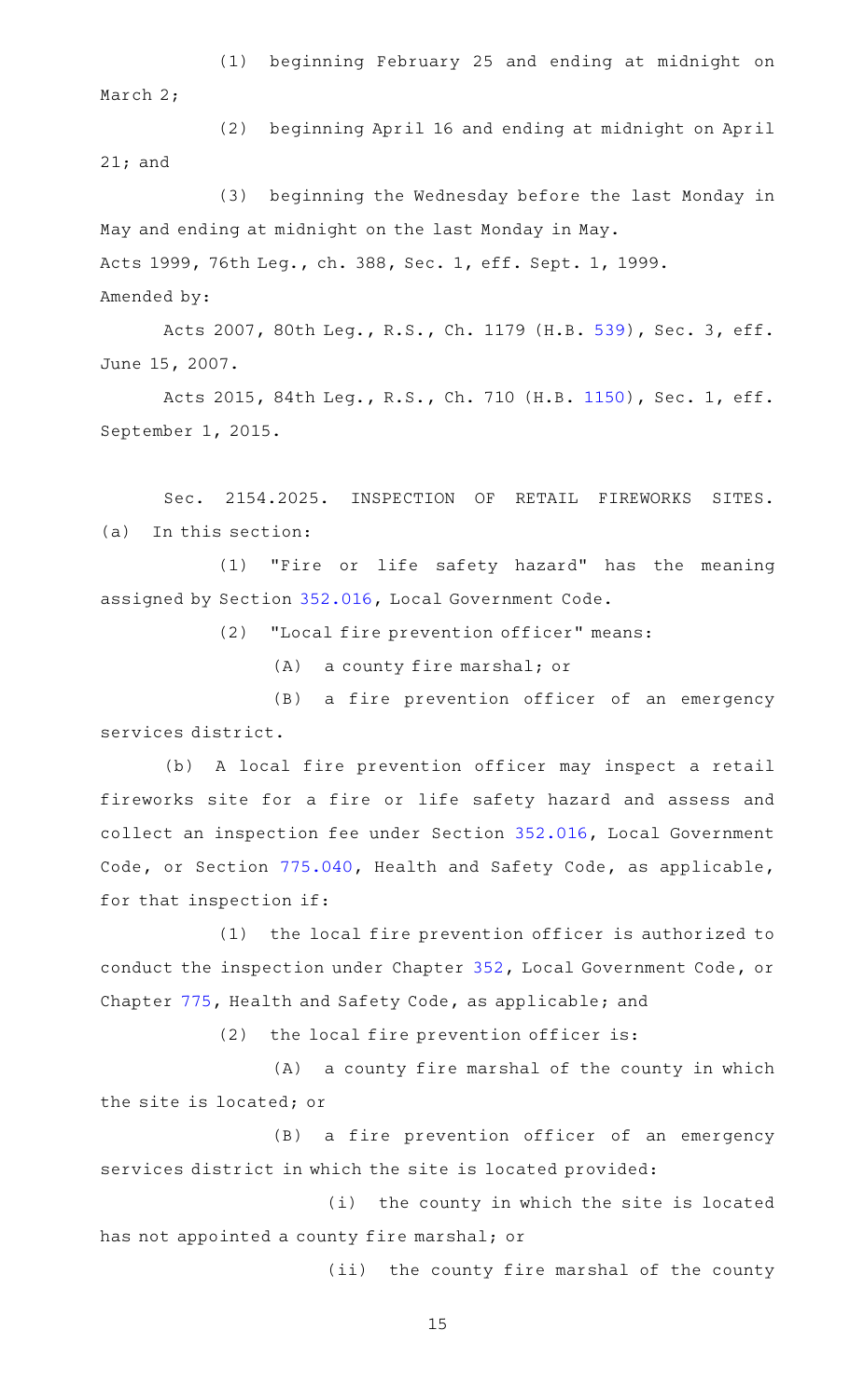in which the site is located requests the fire prevention officer to conduct the inspection.

(c)AAA local fire prevention officer who inspects a retail fireworks site for a fire or life safety hazard as authorized by Chapter [352](http://www.statutes.legis.state.tx.us/GetStatute.aspx?Code=LG&Value=352), Local Government Code, or Chapter [775](http://www.statutes.legis.state.tx.us/GetStatute.aspx?Code=HS&Value=775), Health and Safety Code, as applicable, may assess the inspection fee provided by Section [352.016,](http://www.statutes.legis.state.tx.us/GetStatute.aspx?Code=LG&Value=352.016) Local Government Code, or by Section [775.040](http://www.statutes.legis.state.tx.us/GetStatute.aspx?Code=HS&Value=775.040), Health and Safety Code, as applicable, and collect payment of that fee from the person who obtained a retail fireworks permit under Section [2154.202](http://www.statutes.legis.state.tx.us/GetStatute.aspx?Code=OC&Value=2154.202) to sell fireworks at the site. The inspection fee may not exceed:

 $(1)$  \$100, if the largest building at the site is less than 25,000 square feet, plus \$25 for each additional building, other than the largest building, located at the site;

 $(2)$  \$200, if the largest building at the site is 25,000 square feet or more, but less than 100,000 square feet, plus \$25 for each additional building, other than the largest building, located at the site; and

(3) \$300, if the largest building at the site is 100,000 square feet or more, plus \$25 for each additional building, other than the largest building, located at the site.

(d) An inspection fee under Section [352.016,](http://www.statutes.legis.state.tx.us/GetStatute.aspx?Code=LG&Value=352.016) Local Government Code, or Section [775.040,](http://www.statutes.legis.state.tx.us/GetStatute.aspx?Code=HS&Value=775.040) Health and Safety Code, as applicable, may be assessed and collected for the inspection of a retail fireworks site for a fire or life safety hazard only:

 $(1)$  once in a calendar year for that site; and

(2) by a local fire prevention officer authorized under Subsection (b) to inspect the site for a fire or life safety hazard and to assess and collect an inspection fee.

(e) A local fire prevention officer who inspects a retail fireworks site for a fire or life safety hazard may determine whether the site complies with the requirements of Sections [2154.221](http://www.statutes.legis.state.tx.us/GetStatute.aspx?Code=OC&Value=2154.221) and [2154.222](http://www.statutes.legis.state.tx.us/GetStatute.aspx?Code=OC&Value=2154.222).

(f) Except as otherwise provided by Subsection (e), this section does not grant additional authority to a local fire prevention officer.

(g) This section does not limit the authority of a local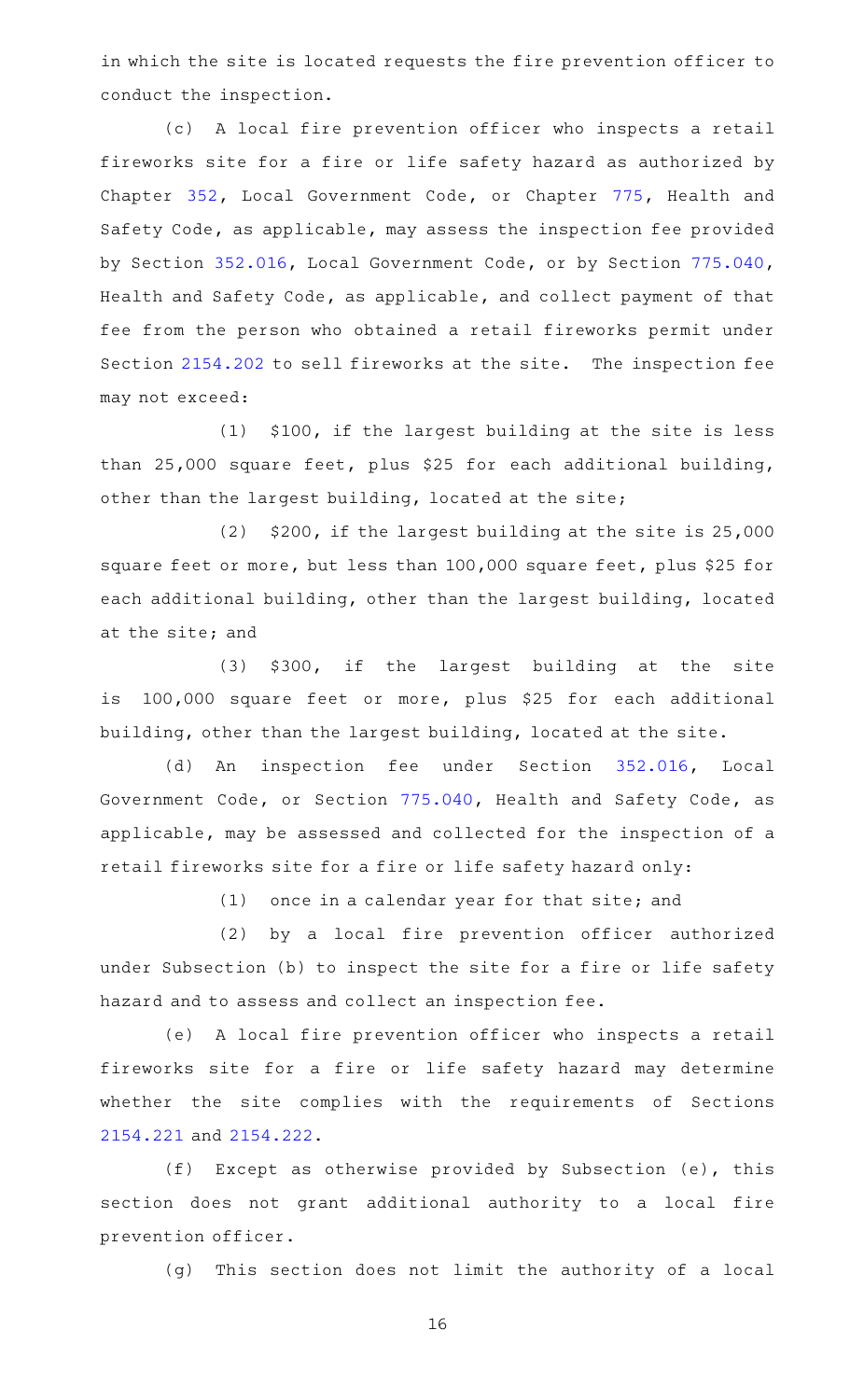fire prevention officer to conduct an inspection of a retail fireworks site for a fire or life safety hazard more than once in a calendar year provided that the site is assessed an inspection fee not more than once in that calendar year and the inspection complies with other requirements of this section.

(h) To the extent of any conflict between this section and Chapter [352](http://www.statutes.legis.state.tx.us/GetStatute.aspx?Code=LG&Value=352), Local Government Code, or Chapter [775](http://www.statutes.legis.state.tx.us/GetStatute.aspx?Code=HS&Value=775), Health and Safety Code, this section controls.

Added by Acts 2017, 85th Leg., R.S., Ch. 374 (H.B. [3907](http://www.legis.state.tx.us/tlodocs/85R/billtext/html/HB03907F.HTM)), Sec. 2, eff. June 1, 2017.

Sec. 2154.204. PUBLIC DISPLAY PERMIT. (a) The commissioner shall set and collect a permit fee in an amount not to exceed \$50 for a Fireworks 1.3G single public display permit. The permit shall be obtained from the commissioner through the state fire marshal.

(b) A single public fireworks display permit is valid for only one public fireworks display to be held during the hours and on the date or alternate date, if provided, stated on the permit and is not renewable.

(c)AAA person conducting multiple fireworks displays at a single location may be issued a multiple public display permit. The commissioner shall set and collect an annual multiple public display permit fee in an amount not to exceed \$400.

(d) The holder of a multiple public display permit is not required to obtain a single public display permit. A multiple public display permit is valid for one year from the date of issuance and is not renewable.

(e) This chapter does not limit the authority of the state fire marshal to inspect the location of the display or to require appropriate fire protection measures.

(f) The commissioner shall adopt by reference the provisions of:

(1) NFPA 1123, Code for Fireworks Display, 1995 Edition, as rules governing public displays; and

(2) NFPA 1126, Standards for the Use of Pyrotechnics Before a Proximate Audience, 1996 Edition, as rules governing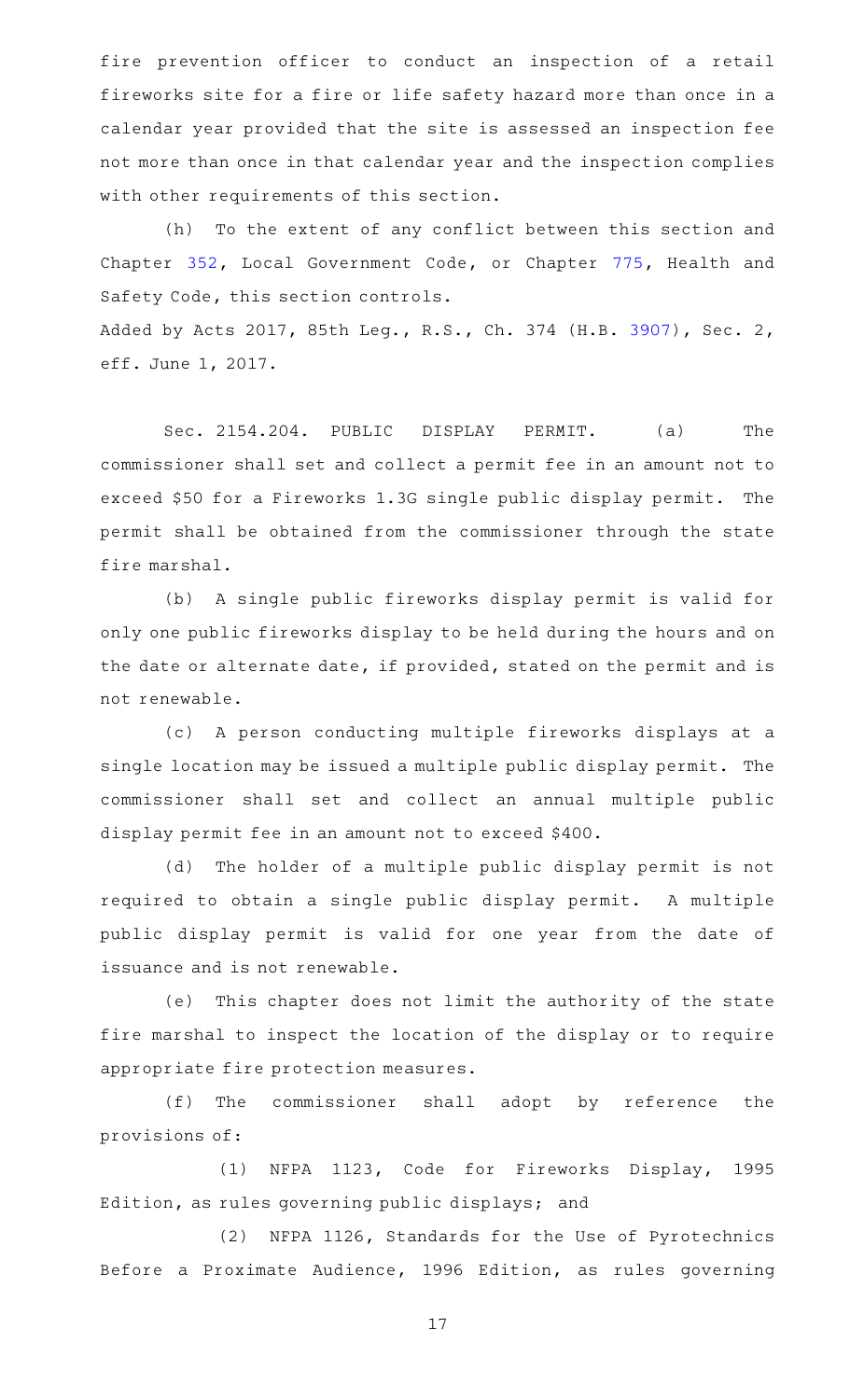indoor displays.

Acts 1999, 76th Leg., ch. 388, Sec. 1, eff. Sept. 1, 1999.

Sec. 2154.205. INSURANCE REQUIREMENT FOR PUBLIC DISPLAY PERMIT. (a) In addition to any other requirements, an applicant for a public display permit must submit to the state fire marshal evidence of a general liability insurance policy in an amount of not less than \$500,000 unless the commissioner increases or decreases the amount under Section [2154.051](http://www.statutes.legis.state.tx.us/GetStatute.aspx?Code=OC&Value=2154.051). A multiple public display permit or single public display permit may not be issued without evidence of general liability insurance as required by this section.

(b) The policy shall be conditioned to pay the amount of money the insured becomes obligated to pay as damages because of bodily injury and property damage caused by an occurrence involving the insured or the insured 's servant, officer, agent, or employee in the conduct of a public fireworks display.

(c) Evidence of the liability insurance policy required by this section must be in the form of a certificate of insurance issued by an insurer authorized to do business in this state and countersigned by an insurance agent licensed in this state.

(d) A certificate of insurance for surplus lines coverage obtained under Chapter [981,](http://www.statutes.legis.state.tx.us/GetStatute.aspx?Code=IN&Value=981) Insurance Code, through a licensed Texas surplus lines agent resident in this state may be filed with the commissioner as evidence of coverage required by this section.

(e) An insurer may not cancel a certificate of insurance issued under this section unless the insurer gives the state fire marshal notice of intent to cancel as required by the commissioner.

(f) This section may be satisfied by a city, county, or other political subdivision presenting proof of its participation in a self-insurance fund or other fund created under Chapter [791](http://www.statutes.legis.state.tx.us/GetStatute.aspx?Code=GV&Value=791), Government Code, covering the liability requirements under this chapter.

Acts 1999, 76th Leg., ch. 388, Sec. 1, eff. Sept. 1, 1999. Amended by Acts 2003, 78th Leg., ch. 1276, Sec. 10A.550, eff. Sept. 1, 2003.

Sec. 2154.206. INSPECTION OF PUBLIC FIREWORKS DISPLAY. (a)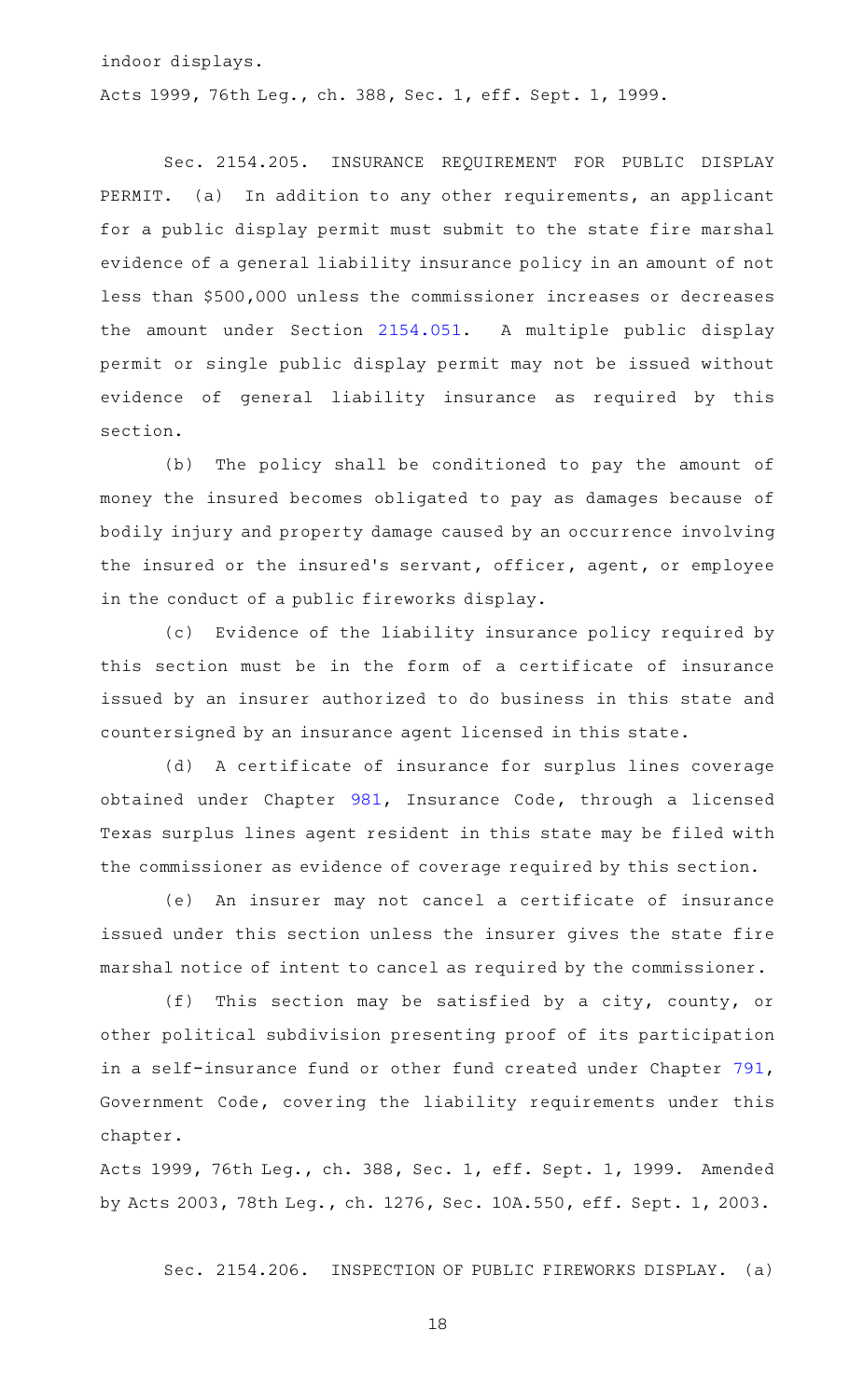In this section, "appropriate fire prevention officer" means a person with fire prevention authority in a particular jurisdiction.

(b) A person planning to make a public fireworks display shall submit, under rules adopted by the commissioner, a written application to the state fire marshal for a permit.

(c) An appropriate fire prevention officer, as designated or approved by the state fire marshal, shall make a site investigation to determine whether a proposed fireworks display is of a nature or in a location that may be hazardous to property or dangerous to any person. The officer may, in the exercise of reasonable discretion, approve or disapprove the display site and may impose reasonable conditions on the display.

(d) After inspecting the proposed display site, the fire prevention officer shall notify the state fire marshal of the results of the inspection, and the state fire marshal shall determine if a permit is to be issued.

Acts 1999, 76th Leg., ch. 388, Sec. 1, eff. Sept. 1, 1999.

Sec. 2154.207. INSURANCE REQUIREMENT. (a) In addition to any other requirements, an applicant for a permit under Section [2154.253](http://www.statutes.legis.state.tx.us/GetStatute.aspx?Code=OC&Value=2154.253) must submit to the authority having jurisdiction evidence of a general liability insurance policy in an amount of not less than \$1 million unless the commissioner decreases the amount under Section [2154.051.](http://www.statutes.legis.state.tx.us/GetStatute.aspx?Code=OC&Value=2154.051) The permit may not be issued without evidence of insurance as required by this section.

(b) The general liability insurance policy required by this section shall be conditioned to pay the amount of money the insured becomes obligated to pay as damages because of bodily injury and property damage caused by an occurrence involving the insured or the insured's servant, officer, agent, or employee in the conduct of a display of pyrotechnics and flame effects.

(c) Evidence of the general liability insurance policy required by this section must be in the form of a certificate of insurance issued by an insurer authorized to do business in this state and countersigned by an insurance agent licensed in this state.

(d) A certificate of insurance for surplus lines coverage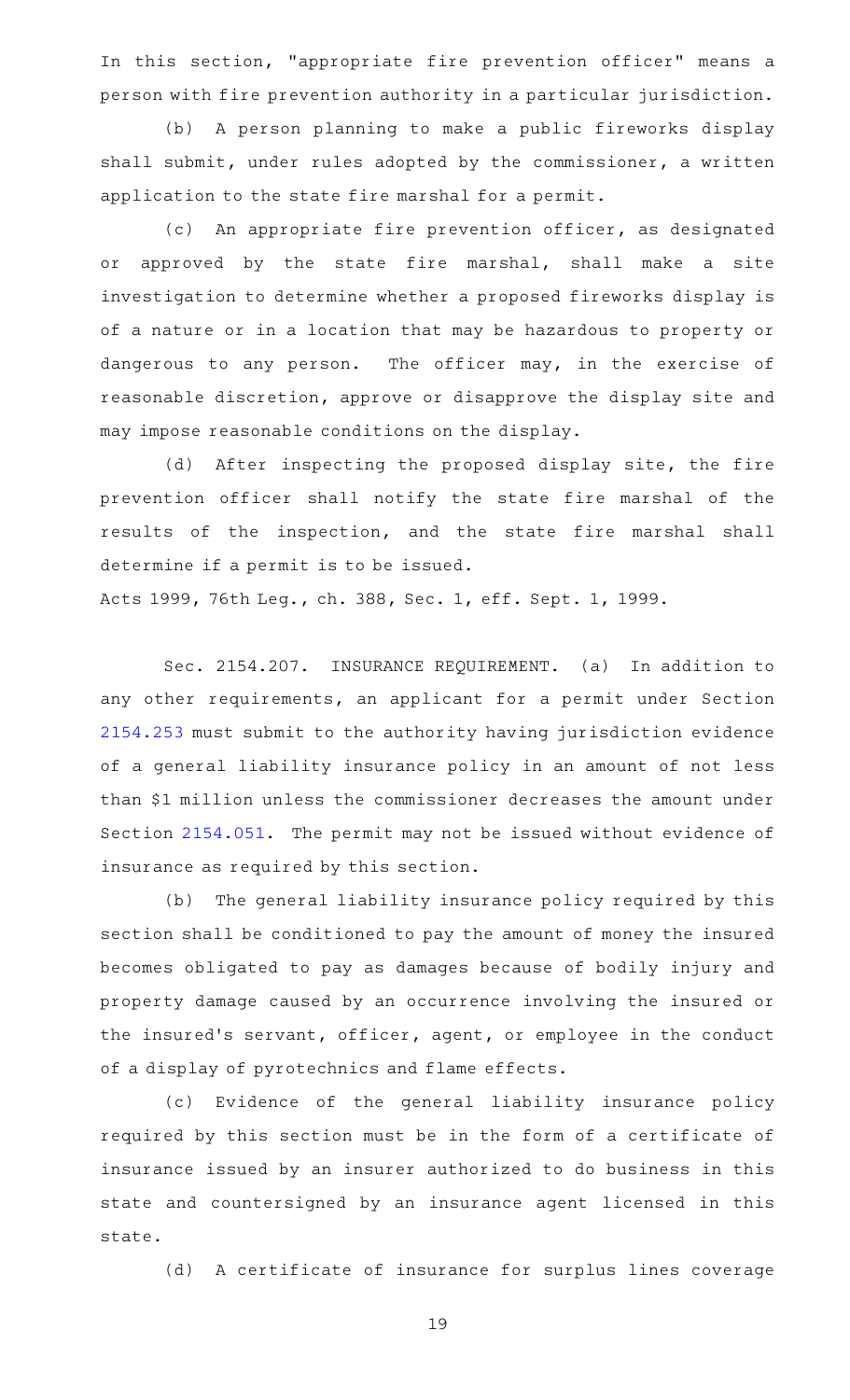obtained under Chapter [981,](http://www.statutes.legis.state.tx.us/GetStatute.aspx?Code=IN&Value=981) Insurance Code, through a licensed Texas surplus lines agent resident in this state may be filed with the commissioner as evidence of coverage required by this section.

(e) An insurer may not cancel a certificate of insurance issued under this section unless the insurer gives the authority having jurisdiction notice of intent to cancel.

(f) This section may be satisfied by a city, county, or other political subdivision presenting proof of its participation in a self-insurance fund or a fund created under Chapter [791](http://www.statutes.legis.state.tx.us/GetStatute.aspx?Code=GV&Value=791), Government Code, covering the liability requirements under this chapter.

Added by Acts 2003, 78th Leg., ch. 872, Sec. 3, eff. Sept. 1, 2003. Amended by:

Acts 2005, 79th Leg., Ch. 728 (H.B. [2018\)](http://www.legis.state.tx.us/tlodocs/79R/billtext/html/HB02018F.HTM), Sec. 11.155, eff. September 1, 2005.

# SUBCHAPTER E-1. INDOOR RETAIL FIREWORKS SITES

Sec. 2154.221. FIREWORKS SALES BUILDING. The fireworks sales building of an indoor retail fireworks site must be a freestanding durable structure with only one story of the building accessible to the public. The fireworks sales building of an indoor retail fireworks site may not be:

(1) a tent, boat, or mobile vehicle; or

(2) part of a multiuse or multi-tenant building. Added by Acts 2017, 85th Leg., R.S., Ch. 374 (H.B. [3907](http://www.legis.state.tx.us/tlodocs/85R/billtext/html/HB03907F.HTM)), Sec. 3, eff. June 1, 2017.

Sec. 2154.222. SALES DISPLAY AREA. The sales display area of an indoor retail fireworks site must be sufficiently designed to prevent customers from handling fireworks unless an attendant is directly assisting the customer.

Added by Acts 2017, 85th Leg., R.S., Ch. 374 (H.B. [3907](http://www.legis.state.tx.us/tlodocs/85R/billtext/html/HB03907F.HTM)), Sec. 3, eff. June 1, 2017.

Sec. 2154.223. OFFICE AREA EXEMPTION. The commissioner may exempt the office area used in the operation of an indoor retail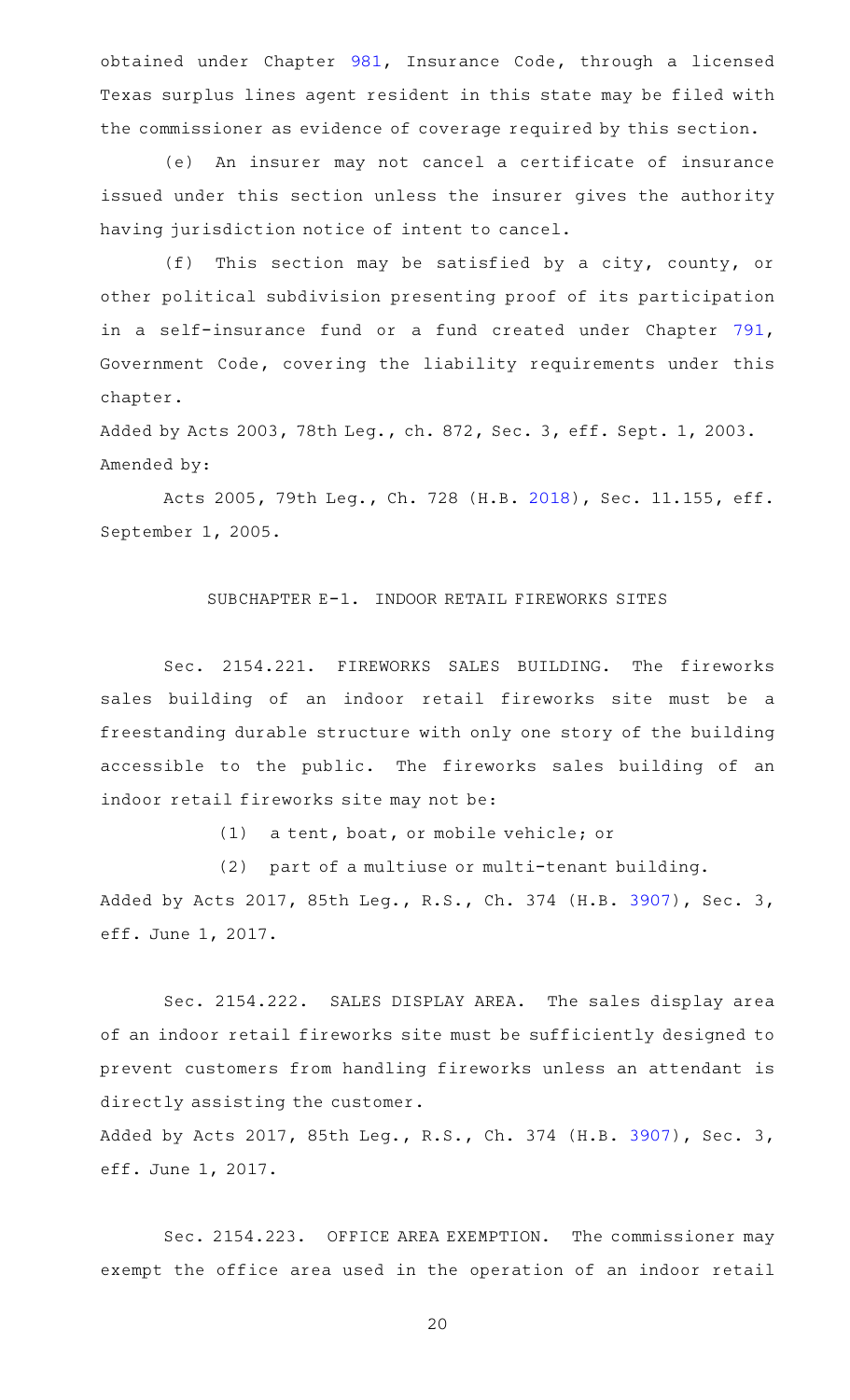fireworks site from commissioner rules prescribing distance requirements between fireworks storage and inhabited buildings if, after inspecting the office area at the request of the permit holder for the site, the state fire marshal confirms and reports to the commissioner that the office area is separated by a one-hour fire-rated wall from any fireworks sales or storage area. Added by Acts 2017, 85th Leg., R.S., Ch. 374 (H.B. [3907](http://www.legis.state.tx.us/tlodocs/85R/billtext/html/HB03907F.HTM)), Sec. 3, eff. June 1, 2017.

#### SUBCHAPTER F. PROHIBITED ACTS

Sec. 2154.251. PROHIBITED USE OF FIREWORKS. (a) A person may not:

(1) explode or ignite fireworks within 600 feet of any church, a hospital other than a veterinary hospital, an asylum, a licensed child care center, or a public or private primary or secondary school or institution of higher education unless the person receives authorization in writing from that organization;

(2) sell at retail, explode, or ignite fireworks within 100 feet of a place where flammable liquids or flammable compressed gasses are stored and dispensed;

(3) explode or ignite fireworks within 100 feet of a place where fireworks are stored or sold;

(4) ignite or discharge fireworks in or from a motor vehicle;

(5) place ignited fireworks in, or throw ignited fireworks at, a motor vehicle;

(6) conduct a public fireworks display that includes Fireworks 1.3G unless the person is a licensed pyrotechnic operator;

(7) conduct a proximate display of fireworks that includes Fireworks 1.3G or Fireworks 1.4G as defined in NFPA 1126 Standards for the Use of Pyrotechnics Before a Proximate Audience unless the person is a licensed pyrotechnic special effects operator and has the approval of the local fire prevention officer; or

(8) sell, store, manufacture, distribute, or display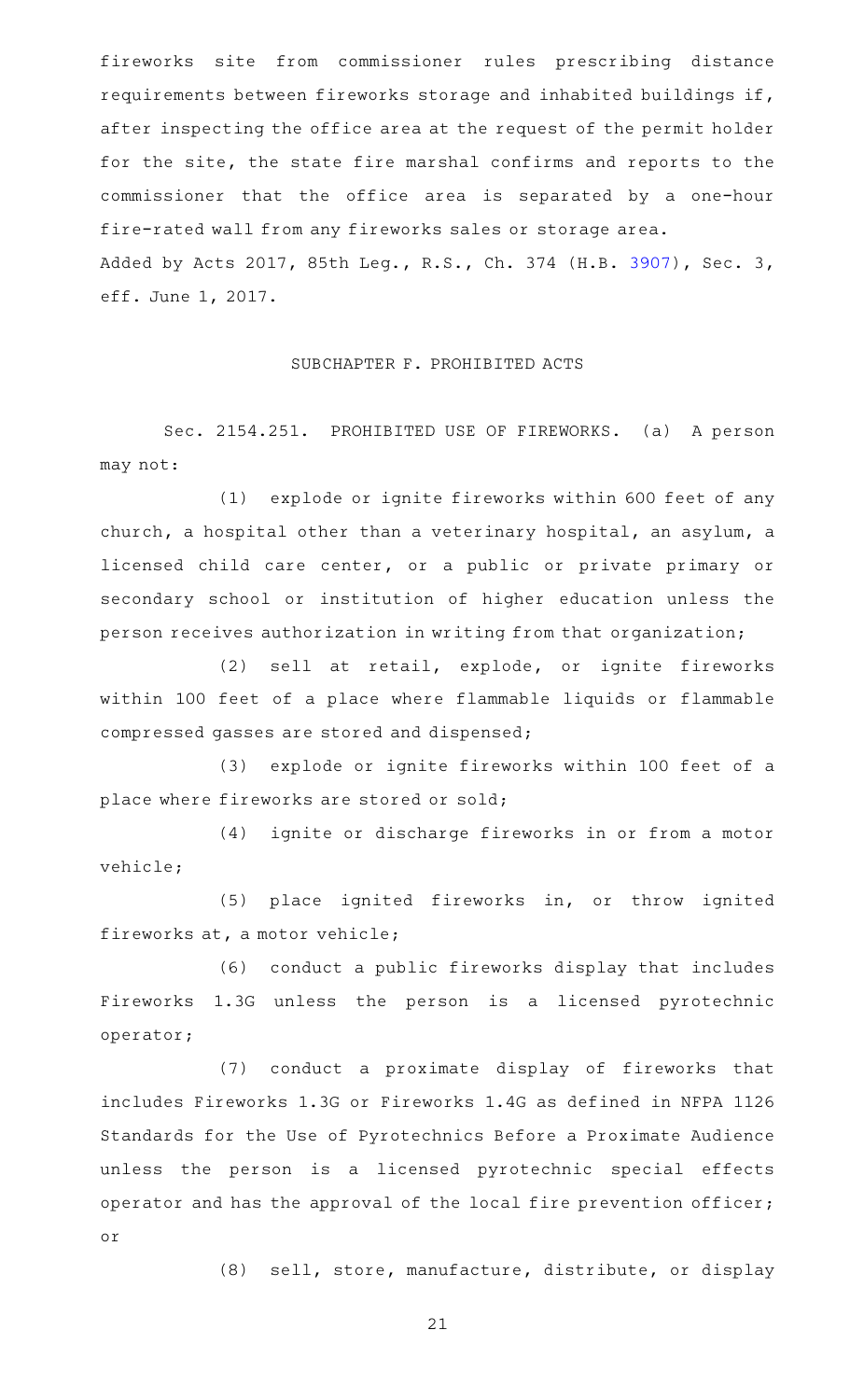fireworks except as provided by this chapter or rules adopted by the commissioner under this chapter.

(b) A person may not manufacture, distribute, sell, or use fireworks in a public fireworks display without an appropriate license or permit. Fireworks manufactured, distributed, sold, or used without an appropriate license or permit are illegal fireworks.

Acts 1999, 76th Leg., ch. 388, Sec. 1, eff. Sept. 1, 1999. Amended by:

Acts 2017, 85th Leg., R.S., Ch. 967 (S.B. [2065\)](http://www.legis.state.tx.us/tlodocs/85R/billtext/html/SB02065F.HTM), Sec. 13.002, eff. September 1, 2017.

Sec. 2154.252. CERTAIN SALES OF FIREWORKS PROHIBITED. (a) Unless the fireworks conform to the standards of the United States Consumer Product Safety Commission and the department, a person in this state may not:

 $(1)$  sell the fireworks at retail;

(2) offer the fireworks for retail sale;

(3) possess the fireworks for retail sale in this state; or

(4) transport, use, or explode the fireworks in this state.

(b) A person may offer for sale to the general public Fireworks 1.4G only at authorized retail locations. All mail order sales of Fireworks 1.4G are prohibited.

(c) Fireworks may not be sold or offered for sale to children under 16 years of age or to an intoxicated or incompetent person. A person selling fireworks at retail shall make a reasonable effort to determine that potential purchasers of fireworks are of the minimum age required by this subsection.

(d) A licensed manufacturer, distributor, jobber, or importer may not sell fireworks to a person who does not hold a license or permit.

Acts 1999, 76th Leg., ch. 388, Sec. 1, eff. Sept. 1, 1999. Amended by:

Acts 2007, 80th Leg., R.S., Ch. 1179 (H.B. [539](http://www.legis.state.tx.us/tlodocs/80R/billtext/html/HB00539F.HTM)), Sec. 4, eff. June 15, 2007.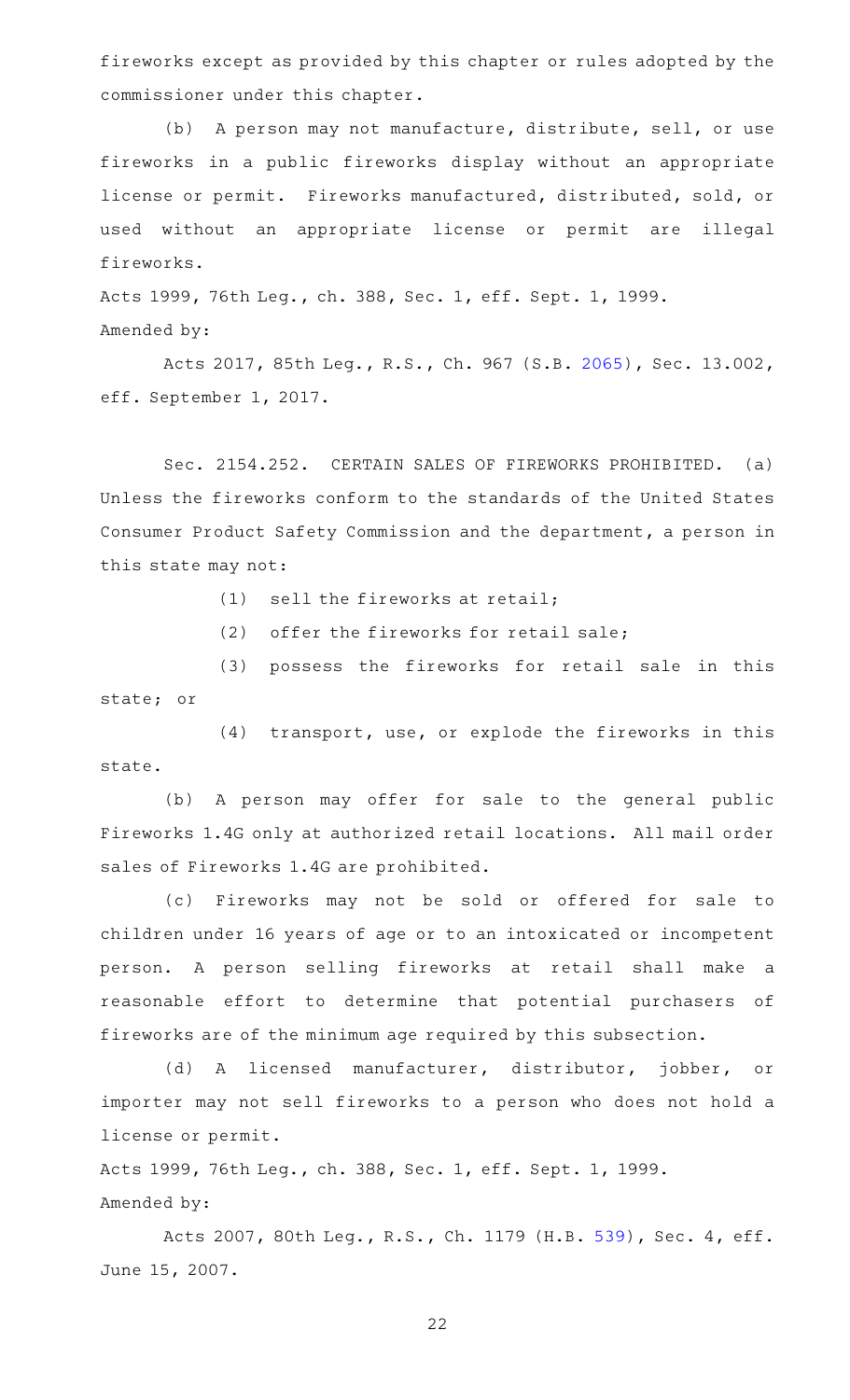Sec. 2154.253. USE OF FLAME EFFECTS OR PYROTECHNICS. (a) Definitions. In this section:

(1) "Authority having jurisdiction" means the fire marshal of a political subdivision. If the political subdivision has no fire marshal, the chief executive of the local fire protection district or emergency services district shall be the authority having jurisdiction. The state fire marshal or the state fire marshal's designee shall be the authority having jurisdiction if the political subdivision has no fire marshal, local fire protection district, or emergency services district.

(2) "Flame effects" means a stationary or hand-held device of solid, liquid, or gas, designed specifically to produce an open flame when ignited to display a thermal, physical, visual, or audible phenomenon as defined in NFPA Standard 160. Such devices include paraffin wax candles, LPG candles, torches, and LPG burners.

(3) "NFPA Standard 1126" means the edition of the National Fire Protection Association, Standard 1126, "Standard for the Use of Pyrotechnics before a Proximate Audience," as adopted and amended by the commissioner.

(4) "NFPA Standard 160" means the edition of the National Fire Protection Association, Standard 160, "Standard for Flame Effects Before an Audience," as adopted and amended by the commissioner.

(5) "Pyrotechnics" means an explosive composition or device designed for entertainment to produce a visible or audible effect by combustion, explosion, deflagration, or detonation as defined by NFPA Standard 1126.

(b) The use of flame effects or pyrotechnics for entertainment, exhibition, demonstration, or simulation before an assembly of 50 people or more, except for public safety demonstrations, must comply with NFPA Standard 160 and NFPA Standard 1126 and the following standards and requirements:

(1) if flame effects or pyrotechnics are used inside a building, the building must contain a complete operational fire-sprinkler system or provide personnel to implement a standby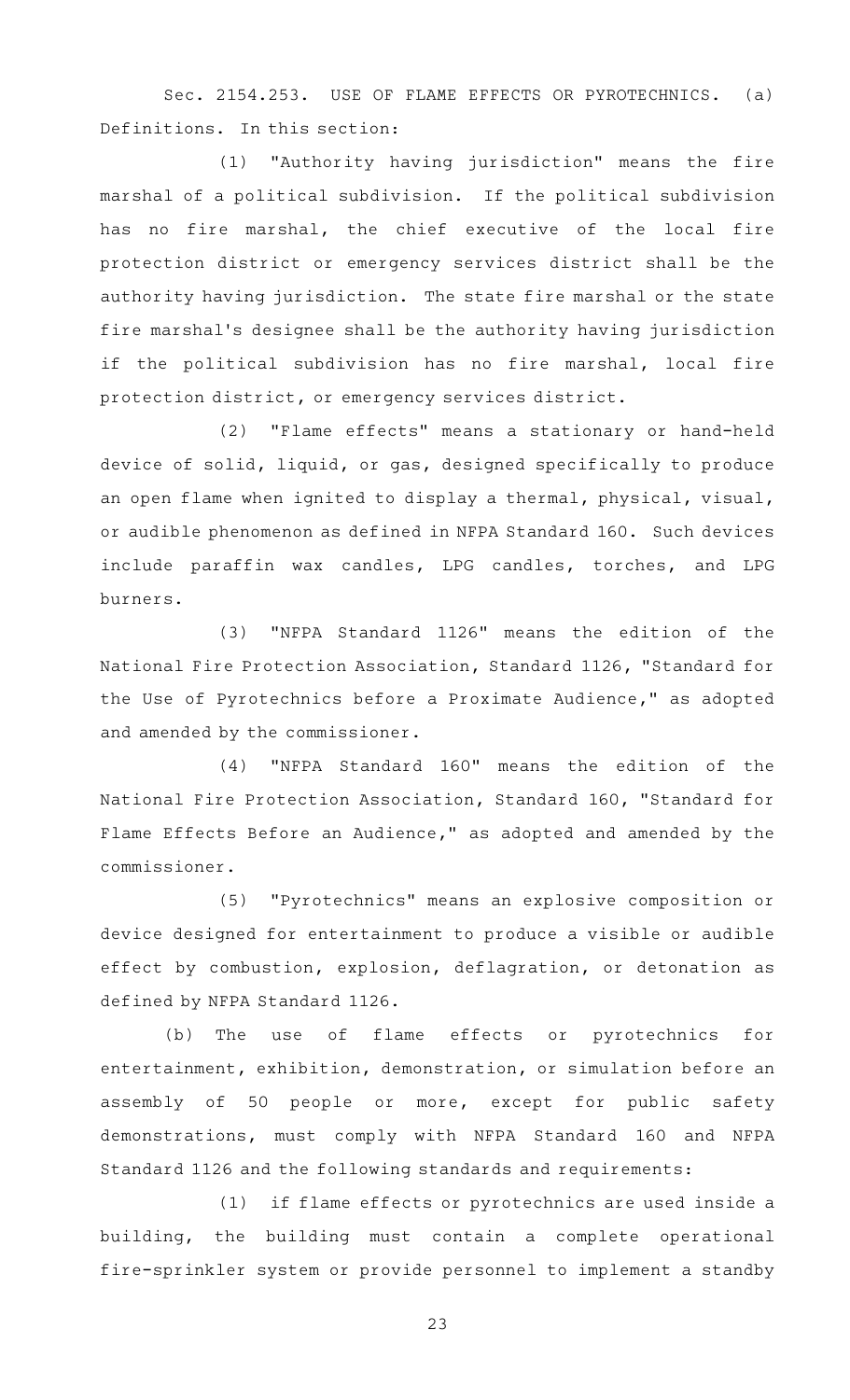fire watch acceptable to the authority having jurisdiction;

(2) before flame effects or pyrotechnics are used inside a building, an announcement to the assembly must be made giving verbal instruction regarding the location and use of available exits and information about the building fire protection and fire alarm systems; a determination by the authority having jurisdiction that an exit door is locked or obstructed constitutes a violation of this section;

(3) the plan required by NFPA Standard 1126 or NFPA Standard 160 detailing the criteria for use and display of pyrotechnics and flame effects must be provided to the local authority having jurisdiction;

(4) at least one Texas pyrotechnic special effects operator 's licensee must be present on-site at all times where pyrotechnics are used, discharged, or ignited;

(5) at least one Texas flame effects operator's licensee must be present on-site at all times where flame effects are used, discharged, or ignited;

(6) the on-site licensee shall be responsible for complying with this section;

(7) the licensee or the licensee's employer must obtain a permit from the local authority having jurisdiction before the use, discharge, or ignition of a flame effect or pyrotechnics; and

(8) the applicant for the permit must provide with the application the evidence of insurance required by Section [2154.207](http://www.statutes.legis.state.tx.us/GetStatute.aspx?Code=OC&Value=2154.207).

(c) The requirements provided by Subsection (b) do not apply to traditional, nontheatrical public displays such as:

(1) use of lighted candles in restaurants or during religious services;

 $(2)$  fireplaces in areas open to the public;

 $(3)$  restaurant cooking visible to the public;

(4) the outdoor use of consumer fireworks by the general public; or

(5) an outdoor public display permitted under Section [2154.204](http://www.statutes.legis.state.tx.us/GetStatute.aspx?Code=OC&Value=2154.204).

(d) The authority having jurisdiction may adopt regulations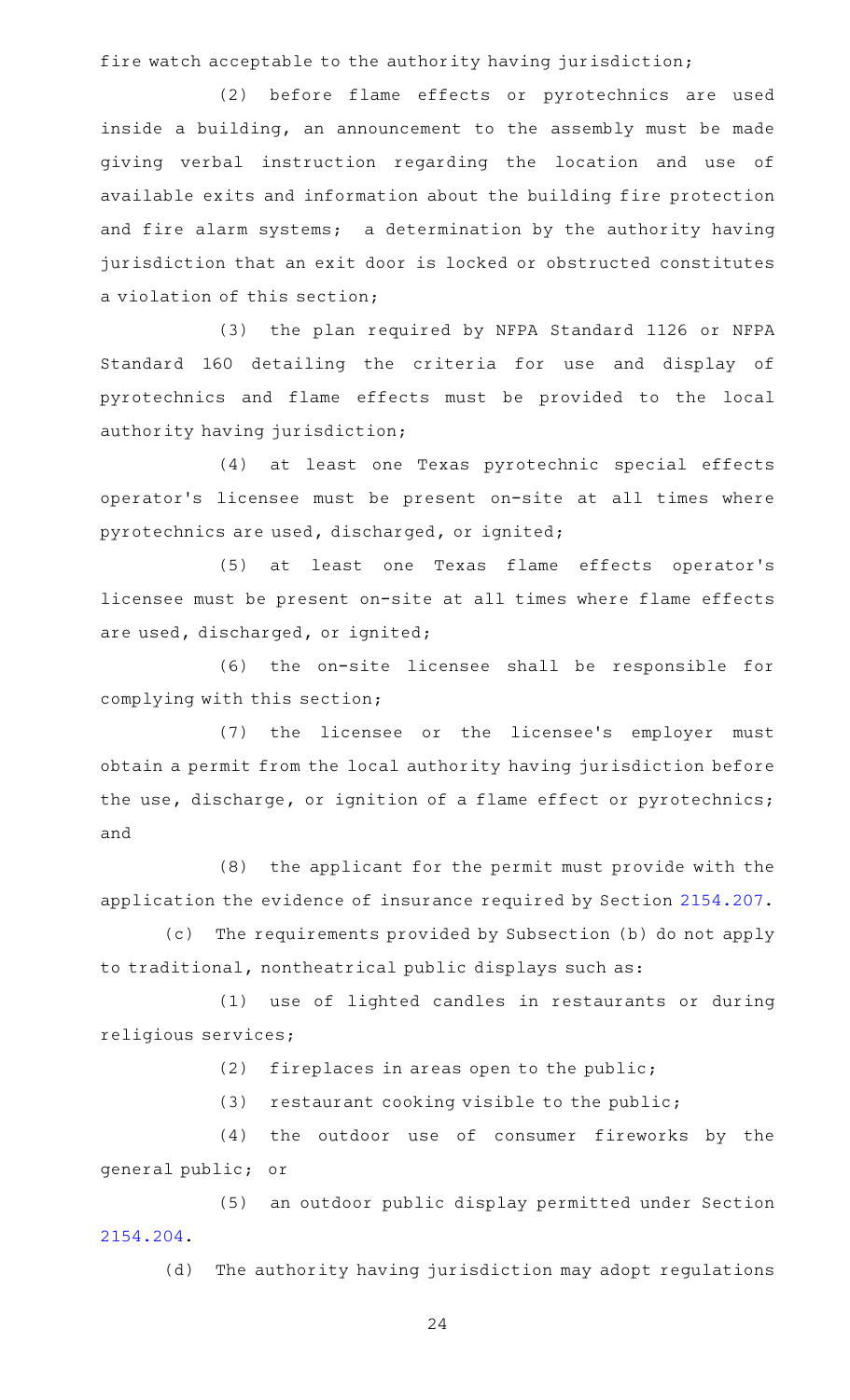governing the issuance of permits for the use of flame effects or pyrotechnics and may charge a fee to recover its costs.

(e) A person commits an offense if the person violates this section. An offense under this section is a Class A misdemeanor. Each day a violation occurs or continues constitutes a separate offense. Venue under this section is in the county in which the offense is committed or in Travis County.

(f) A municipal or county ordinance, order, or rule in effect on September 1, 2003, is not invalidated by this chapter.

(g) This section does not limit or restrict the authority of a county, where specifically authorized by law, or municipality to enact an ordinance or order prohibiting or further regulating flame effects or pyrotechnics.

Added by Acts 2003, 78th Leg., ch. 872, Sec. 1, eff. Sept. 1, 2003.

Sec. 2154.254. EMPLOYMENT OF MINORS. (a) Except as provided by Subsection (c), a person may not employ or allow a person younger than 16 years of age to manufacture, distribute, sell, or purchase fireworks in the course of the person's business.

(b) Except as provided by Subsection  $(c)$ , a person may not employ a person 16 years of age or older but younger than 18 years of age to sell fireworks at a retail sales location unless the person selling fireworks at that location is accompanied by another person who is at least 18 years of age.

(c) An owner of a retail sales location may employ a person who is otherwise prohibited from engaging in that activity by Subsection (a) or (b) to sell fireworks at the owner 's retail sales location if the person employed is:

 $(1)$  a member of the owner's immediate family;

(2) 12 years of age or older; and

(3) accompanied by another person who is at least 18 years of age while the person is engaged in selling fireworks at that location.

Added by Acts 2007, 80th Leg., R.S., Ch. 1179 (H.B. [539](http://www.legis.state.tx.us/tlodocs/80R/billtext/html/HB00539F.HTM)), Sec. 5, eff. June 15, 2007.

# SUBCHAPTER G. DISCIPLINARY ACTIONS; PENALTIES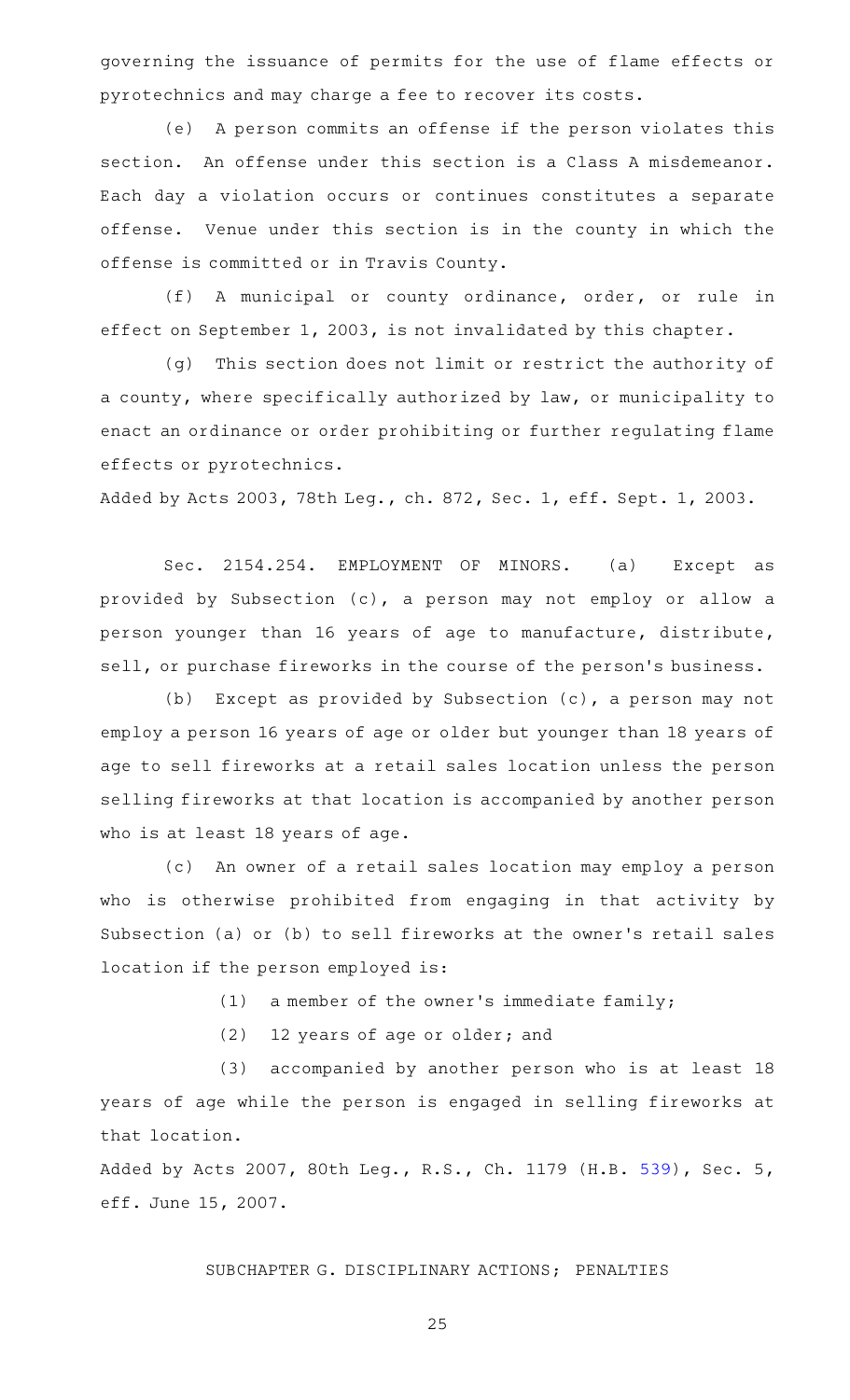Sec. 2154.301. DISCIPLINARY POWERS OF COMMISSIONER. (a) The commissioner may, through the state fire marshal, suspend, revoke, or refuse to issue or renew a license or permit if the commissioner finds that any provision of this chapter, or any rule adopted under this chapter, has been violated.

(b) A person who has a license or permit revoked may not reapply for the license or permit earlier than one year from the date of revocation. A person reapplying under this subsection must request a public hearing on the reissuance of the license or permit and has the burden of proving that a license or permit should be granted.

Acts 1999, 76th Leg., ch. 388, Sec. 1, eff. Sept. 1, 1999.

Sec. 2154.302. DISCIPLINARY HEARING. (a) If the state fire marshal proposes to suspend, revoke, or refuse to renew a person 's license or permit, the person is entitled to a hearing conducted by the State Office of Administrative Hearings.

(b) Disciplinary proceedings are governed by Chapter [2001](http://www.statutes.legis.state.tx.us/GetStatute.aspx?Code=GV&Value=2001), Government Code.

(c) Rules of practice adopted by the commissioner applicable to the disciplinary proceedings may not conflict with the rules adopted by the State Office of Administrative Hearings. Acts 1999, 76th Leg., ch. 388, Sec. 1, eff. Sept. 1, 1999.

Sec. 2154.303. PENALTIES. (a) A person commits an offense if the person violates Section  $2154.101(b)$  $2154.101(b)$ ,  $(c)(2)$ , or  $(d)$ , [2154.151](http://www.statutes.legis.state.tx.us/GetStatute.aspx?Code=OC&Value=2154.151)(e), or [2154.201](http://www.statutes.legis.state.tx.us/GetStatute.aspx?Code=OC&Value=2154.201)(a), (b)(2), or (c) or Subchapter F.

(b) Except as provided by Subsection  $(c)$ , an offense under this section is a Class B misdemeanor.

(c) A violation of Section  $2154.251(a)(1)$  $2154.251(a)(1)$ ,  $(2)$ ,  $(3)$ ,  $(4)$ , (5), or (8) that results in property damage in an amount of less than \$200 and does not result in bodily injury or death, or a violation of Section [2154.254](http://www.statutes.legis.state.tx.us/GetStatute.aspx?Code=OC&Value=2154.254)(a) or (b), is a Class C misdemeanor.

(d) Each day a violation occurs or continues constitutes a separate offense.

(e) Venue under this section is in the county in which the